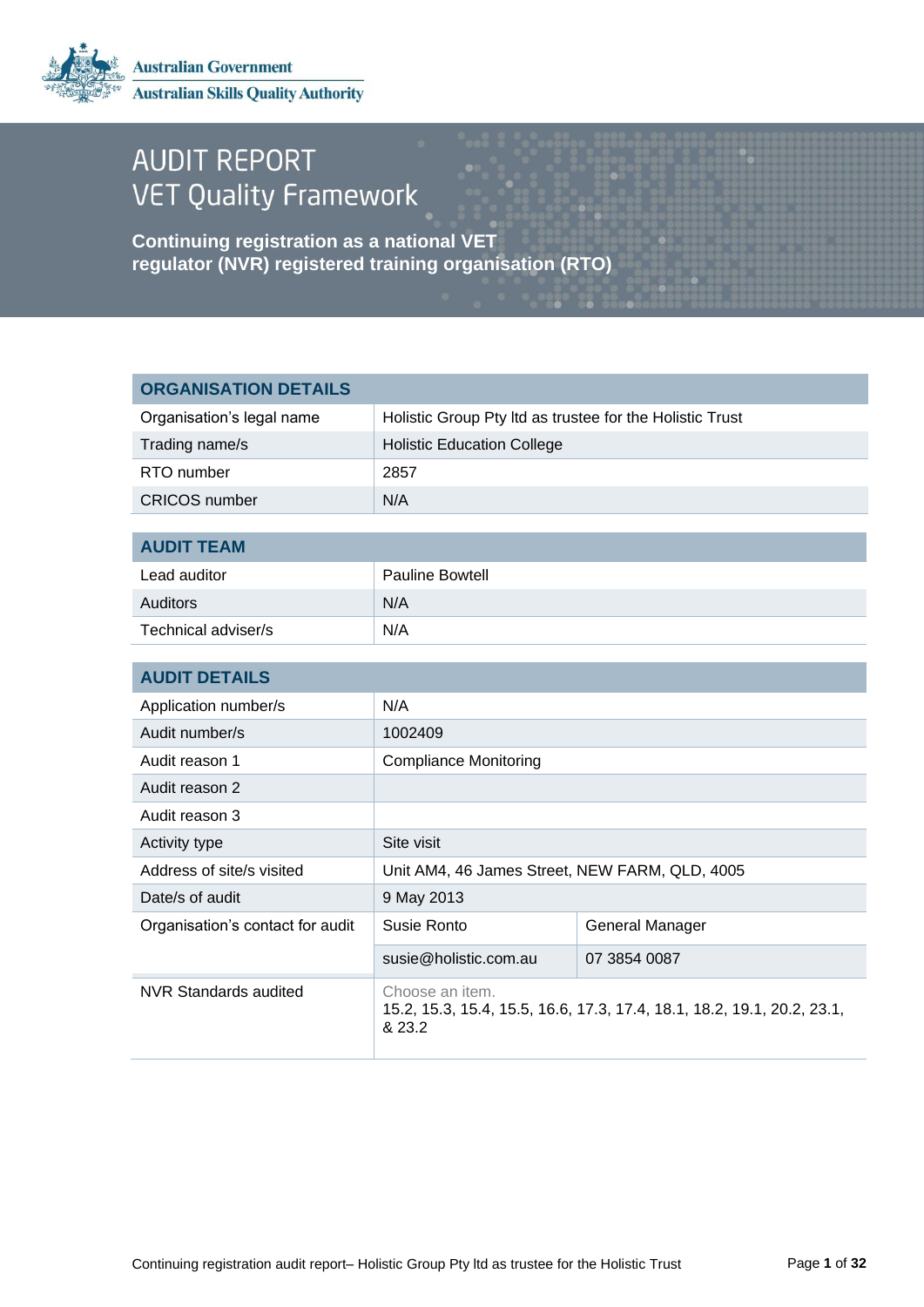# **BACKGROUND**

On 6 November 2012, the Commissioners decided to:

 - endorse the findings of the audit of Holistic Group Pty Ltd as Trustee for The Holistic Trust trading as Holistic Education College conducted on 30 August 2012

- lift the suspension imposed on the RTO on 28 September 2012

- impose, under the NVR Act s 29(1), the following condition on the RTO's registration:

- The provider is required to retain all completed assessment items for all students unless and until otherwise directed in writing by ASQA, and

- direct that a compliance monitoring audit be conducted on the RTO in approximately six months to examine implementation of amended assessment resources and practices.

Consequently the audit focused on the implementation of amended assessment resources and practices.

| <b>AUDIT SAMPLE</b> |                                                |                                                                                                                                                                                        |                           |
|---------------------|------------------------------------------------|----------------------------------------------------------------------------------------------------------------------------------------------------------------------------------------|---------------------------|
| Code                | Qualification / Accredited course name         | Mode(s) of delivery &/or<br>assessment                                                                                                                                                 | <b>Current enrolments</b> |
| <b>HLT40307</b>     | Certificate III in Massage Therapy<br>Practice | □ Apprenticeship<br>$\square$ Distance<br>$\boxtimes$ Face to face<br>$\Box$ Online<br>$\boxtimes$ Mixed<br>□ Workplace<br>$\square$ Traineeship<br>$\Box$ Other - Partnership         | $\Omega$                  |
| <b>HLT40312</b>     | Certificate III in Massage Therapy<br>Practice | $\square$ Apprenticeship<br>$\square$ Distance<br>$\boxtimes$ Face to face<br>$\Box$ Online<br>$\boxtimes$ Mixed<br>□ Workplace<br>$\square$ Traineeship<br>$\Box$ Other - Partnership | 12                        |
| <b>HLT50307</b>     | Diploma of Remedial Massage                    | $\square$ Apprenticeship<br>$\square$ Distance<br>⊠ Face to face<br>$\Box$ Online<br>⊠ Mixed<br>□ Workplace<br>□ Traineeship<br>$\boxtimes$ Other - Partnership                        | 8                         |

Total number of current enrolments in RTO as at audit date: 20

| <b>INTERVIEWEES - Staff</b> |                                |                      |
|-----------------------------|--------------------------------|----------------------|
| Name                        | <b>Position</b>                | Qualification/course |
| Adam Hovav                  | <b>Chief Executive Officer</b> | N/A                  |
|                             |                                |                      |
| Susie Ronto                 | General Manager                | N/A                  |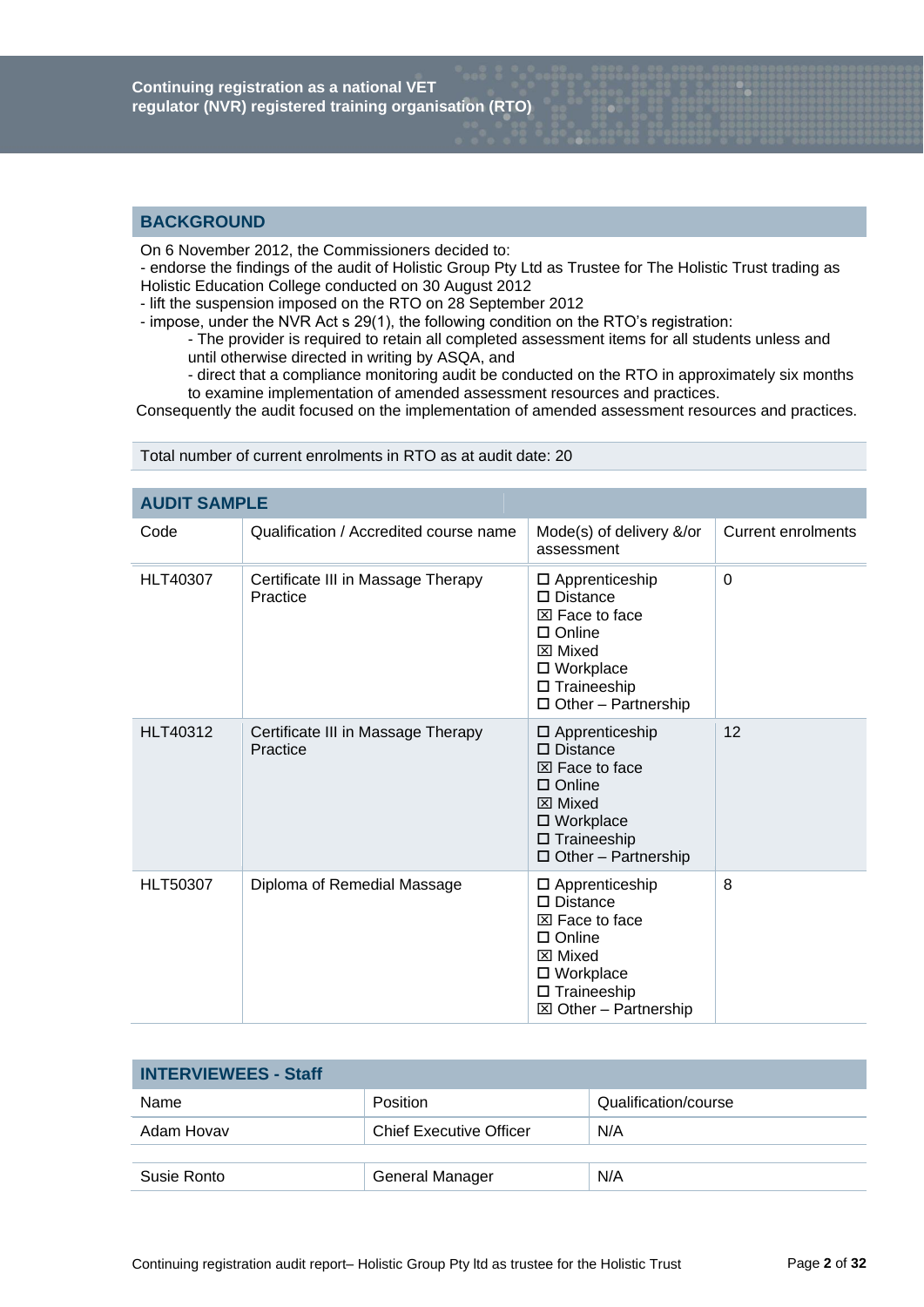# **AUDIT FINDING**

# **ORIGINAL AUDIT FINDING**

Audit finding as at Thursday, 9 May 2013:

The organisation has demonstrated compliance with all compliance requirements examined for the audit.

Level of non-compliance:not applicable

The level of non-compliance considers the potential for an adverse impact on the quality of training and assessment outcomes for students.

If non-compliance has been identified, this audit report describes evidence of the non-compliance. Refer to Notification of non-compliance for information on providing further evidence of compliance.

# **AUDIT FINDING FOLLOWING ANALYSIS OF RECTIFICATION EVIDENCE**

Audit finding following additional evidence received Click here to enter a date. Choose an item.

# **AUDIT FINDING BY REQUIREMENT**

# **Standards for NVR Registered Training Organisations 2012 – Essential Standards for Continuing Registration**

| <b>Standard</b>     | <b>Original finding</b> | <b>Following rectification</b> |
|---------------------|-------------------------|--------------------------------|
| <b>SNR 15</b>       | Compliant               | Choose an item.                |
| <b>SNR 16</b>       | Compliant               | Choose an item.                |
| <b>SNR 17</b>       | Compliant               | Choose an item.                |
| <b>SNR 18</b>       | Compliant               | Choose an item.                |
| <b>SNR 19</b>       | Compliant               | Choose an item.                |
| <b>SNR 20</b>       | Compliant               | Choose an item.                |
| <b>SNR 21</b>       | Not audited             | Choose an item.                |
| <b>SNR 22</b>       | Not audited             | Choose an item.                |
| <b>SNR 23 / AQF</b> | Compliant               | Choose an item.                |
| <b>SNR 24</b>       | Not audited             | Choose an item.                |
| <b>SNR 25</b>       | Not audited             | Choose an item.                |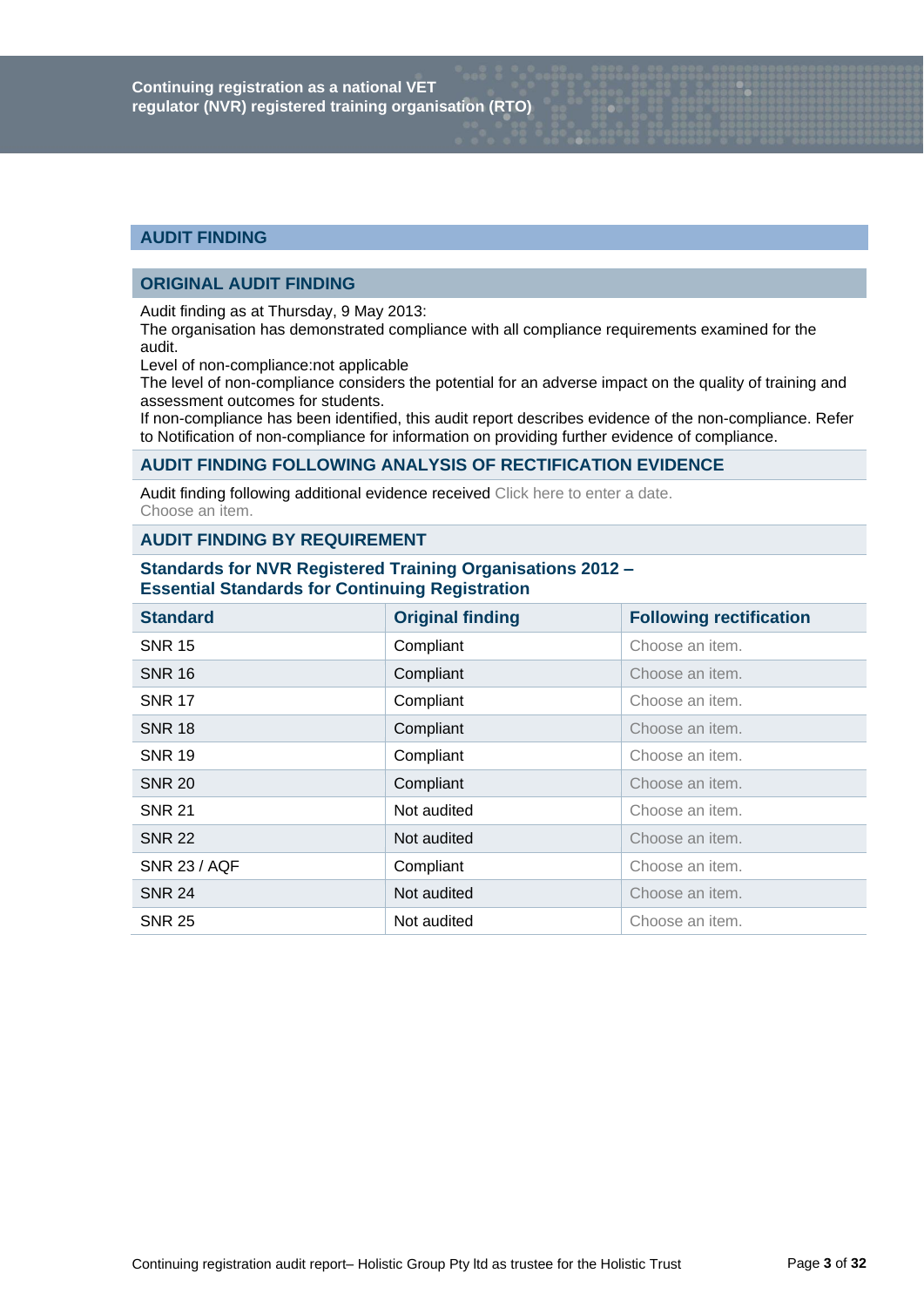# **STANDARDS FOR NVR REGISTERED TRAINING ORGANISATIONS – ESSENTIAL STANDARDS FOR CONTINUING REGISTRATION**

# **SNR 15: The NVR registered training organisation provides quality training and assessment across all of its operations, as follows:**

# **15.1 The NVR registered training organisation collects, analyses, and acts on relevant data for continuous improvement of training and assessment.**

#### Select one:

| ⊠      | Compliance with the requirements of this element was not examined                              |
|--------|------------------------------------------------------------------------------------------------|
| $\Box$ | The organisation has <b>demonstrated</b> compliance with the requirements of this element.     |
| $\Box$ | The organisation has <b>not demonstrated</b> compliance with the requirements of this element. |
|        | Reasons for finding of non-compliance:                                                         |
|        |                                                                                                |
|        | N/A<br>$\bullet$                                                                               |
|        | In order to become compliant the organisation is required to:                                  |

 $\bullet$  N/A

## **Analysis of rectification evidence**

#### $\bullet$  N/A

| □      | The organisation has <b>demonstrated</b> compliance with the requirements of this element.    |
|--------|-----------------------------------------------------------------------------------------------|
| $\Box$ | The organisation has <b>not demonstrated</b> compliance with the requirements of this element |
|        |                                                                                               |
|        | Reason for finding of non-compliance:                                                         |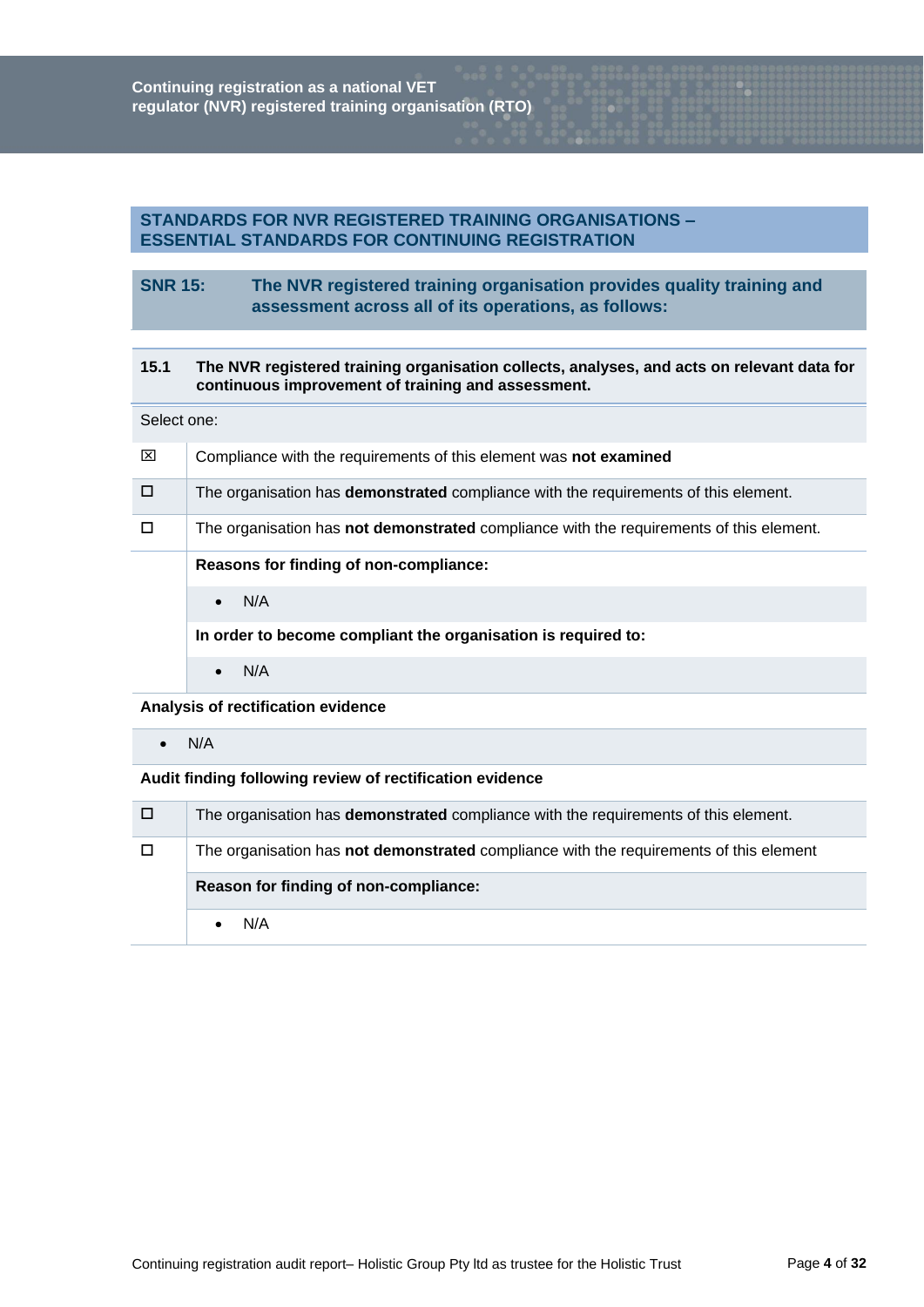| 15.2 | Strategies for training and assessment meet the requirements of the relevant training |
|------|---------------------------------------------------------------------------------------|
|      | package or accredited course and have been developed through effective consultation   |
|      | with industry.                                                                        |

# Select one:

| $\Box$ | Compliance with the requirements of this element was not examined                          |
|--------|--------------------------------------------------------------------------------------------|
| ⊠      | The organisation has <b>demonstrated</b> compliance with the requirements of this element. |
| $\Box$ | The organisation has not demonstrated compliance with the requirements of this element.    |
|        | Reasons for finding of non-compliance:                                                     |
|        | N/A                                                                                        |
|        | In order to become compliant the organisation is required to:                              |
|        | N/A                                                                                        |

**Analysis of rectification evidence**

 $\bullet$  N/A

#### **Audit finding following review of rectification evidence**

| O | The organisation has <b>demonstrated</b> compliance with the requirements of this element.    |
|---|-----------------------------------------------------------------------------------------------|
| D | The organisation has <b>not demonstrated</b> compliance with the requirements of this element |
|   | Reason for finding of non-compliance:                                                         |
|   | N/A                                                                                           |

## **15.3 Staff, facilities and equipment and training and assessment materials used by the NVR registered training organisation are consistent with the requirements of the training package or VET accredited course and the NVR registered training organisation's own training and assessment strategies and are developed through effective consultation with industry.**

| $\Box$ | Compliance with the requirements of this element was not examined                              |
|--------|------------------------------------------------------------------------------------------------|
| ⊠      | The organisation has <b>demonstrated</b> compliance with the requirements of this element.     |
|        | The organisation has <b>not demonstrated</b> compliance with the requirements of this element. |
|        | Reasons for finding of non-compliance:                                                         |
|        | N/A<br>$\bullet$                                                                               |
|        | In order to become compliant the organisation is required to:                                  |
|        | N/A                                                                                            |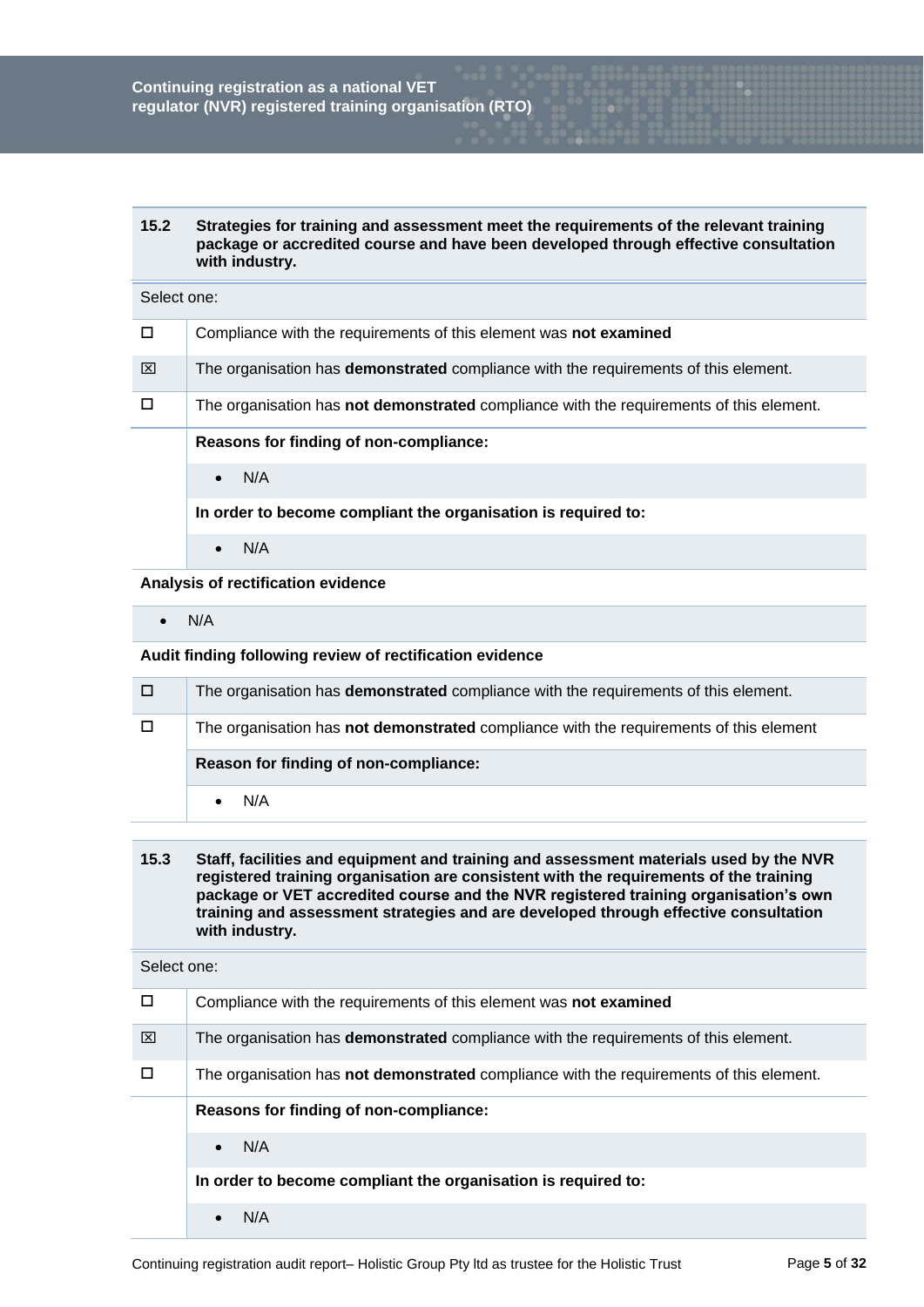#### **Analysis of rectification evidence**

 $\bullet$  N/A

## **Audit finding following review of rectification evidence**

| o      | The organisation has <b>demonstrated</b> compliance with the requirements of this element. |  |
|--------|--------------------------------------------------------------------------------------------|--|
| $\Box$ | The organisation has not demonstrated compliance with the requirements of this element     |  |
|        | Reason for finding of non-compliance:                                                      |  |
|        |                                                                                            |  |

- **15.4 Training and assessment is delivered by trainers and assessors who:**
	- **(a) have the necessary training and assessment competencies as determined by the National Quality Council or its successors; and**
	- **(b) have the relevant vocational competencies at least to the level being delivered or assessed; and**
	- **(c) can demonstrate current industry skills directly relevant to the training/assessment being undertaken; and**
	- **(d) continue to develop their vocational education and training (VET) knowledge and skills as well as their industry currency and trainer/assessor competence.**

#### Select one:

|   | Compliance with the requirements of this element was not examined                          |
|---|--------------------------------------------------------------------------------------------|
| ⊠ | The organisation has <b>demonstrated</b> compliance with the requirements of this element. |
|   | The organisation has not demonstrated compliance with the requirements of this element.    |
|   | Reasons for finding of non-compliance:                                                     |
|   | N/A                                                                                        |
|   | In order to become compliant the organisation is required to:                              |
|   |                                                                                            |

## **Analysis of rectification evidence**

 $\bullet$  N/A

| 70 K   | The organisation has <b>demonstrated</b> compliance with the requirements of this element. |
|--------|--------------------------------------------------------------------------------------------|
| $\Box$ | The organisation has not demonstrated compliance with the requirements of this element     |
|        | Reason for finding of non-compliance:                                                      |
|        | N/A                                                                                        |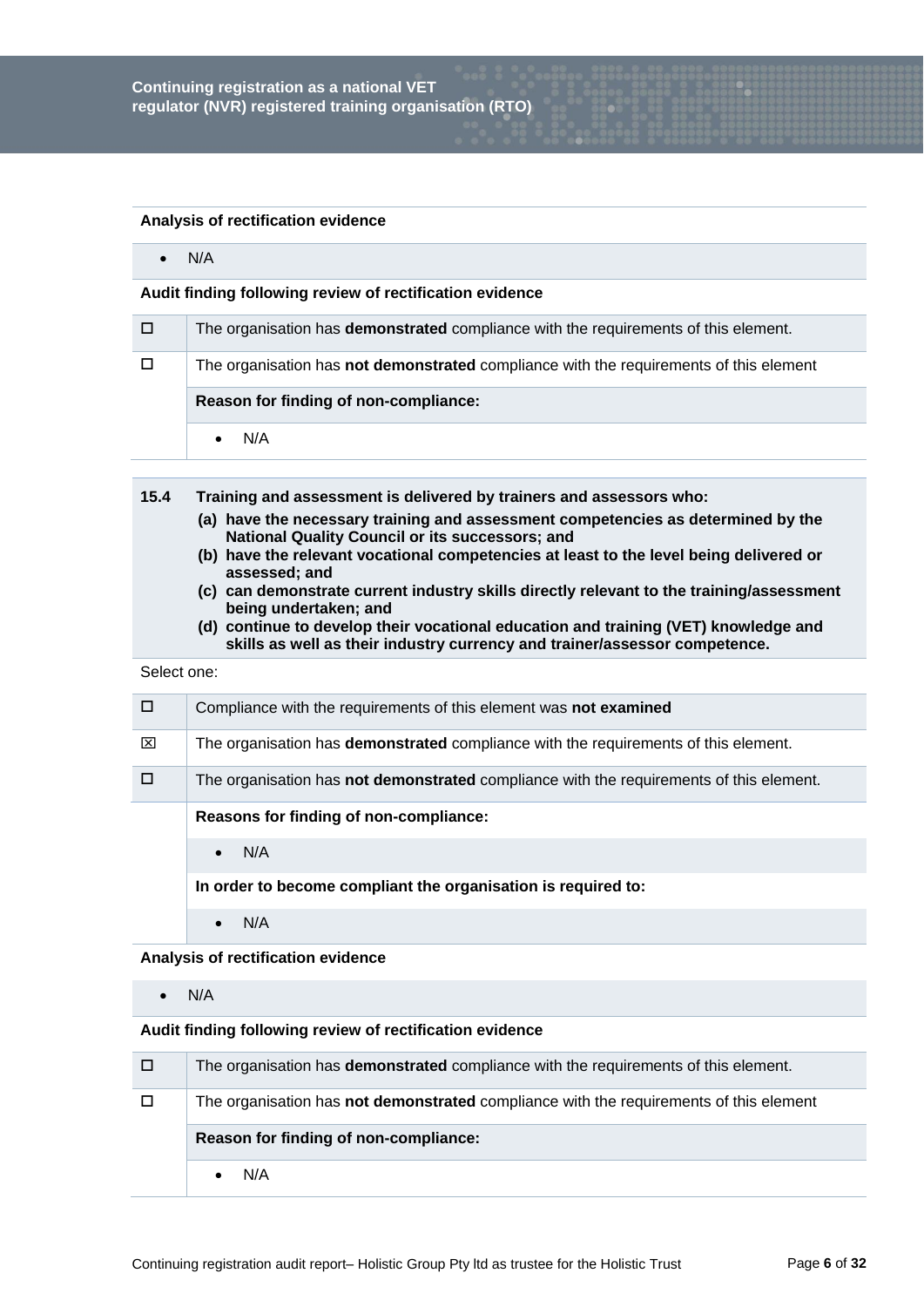#### **15.5 Assessment including Recognition of Prior Learning (RPL):**

- **(a) meets the requirements of the relevant Training Package or VET accredited course; and**
- **(b) is conducted in accordance with the principles of assessment and the rules of evidence; and**
- **(c) meets workplace and, where relevant, regulatory requirements; and**
- **(d) is systematically validated.**

# Select one:

| $\Box$ | Compliance with the requirements of this element was not examined                              |
|--------|------------------------------------------------------------------------------------------------|
| ⊠      | The organisation has <b>demonstrated</b> compliance with the requirements of this element.     |
| □      | The organisation has <b>not demonstrated</b> compliance with the requirements of this element. |
|        | Reasons for finding of non-compliance:                                                         |
|        | N/A<br>$\bullet$                                                                               |
|        | In order to become compliant the organisation is required to:                                  |
|        | N/A<br>$\bullet$                                                                               |

## **Analysis of rectification evidence**

 $\bullet$  N/A

**Audit finding following review of rectification evidence**

| o      | The organisation has <b>demonstrated</b> compliance with the requirements of this element. |
|--------|--------------------------------------------------------------------------------------------|
| $\Box$ | The organisation has not demonstrated compliance with the requirements of this element     |
|        | Reason for finding of non-compliance:                                                      |
|        | N/A                                                                                        |

# **SNR 16: The NVR registered training organisation adheres to principles of access and equity and maximises outcome for its clients, as follows:**

## **16.1 The NVR registered training organisation establishes the needs of clients, and delivers services to meet these needs.**

| ⊠      | Compliance with the requirements of this element was not examined                          |
|--------|--------------------------------------------------------------------------------------------|
| $\Box$ | The organisation has <b>demonstrated</b> compliance with the requirements of this element. |
| 0      | The organisation has not demonstrated compliance with the requirements of this element.    |
|        | Reasons for finding of non-compliance:                                                     |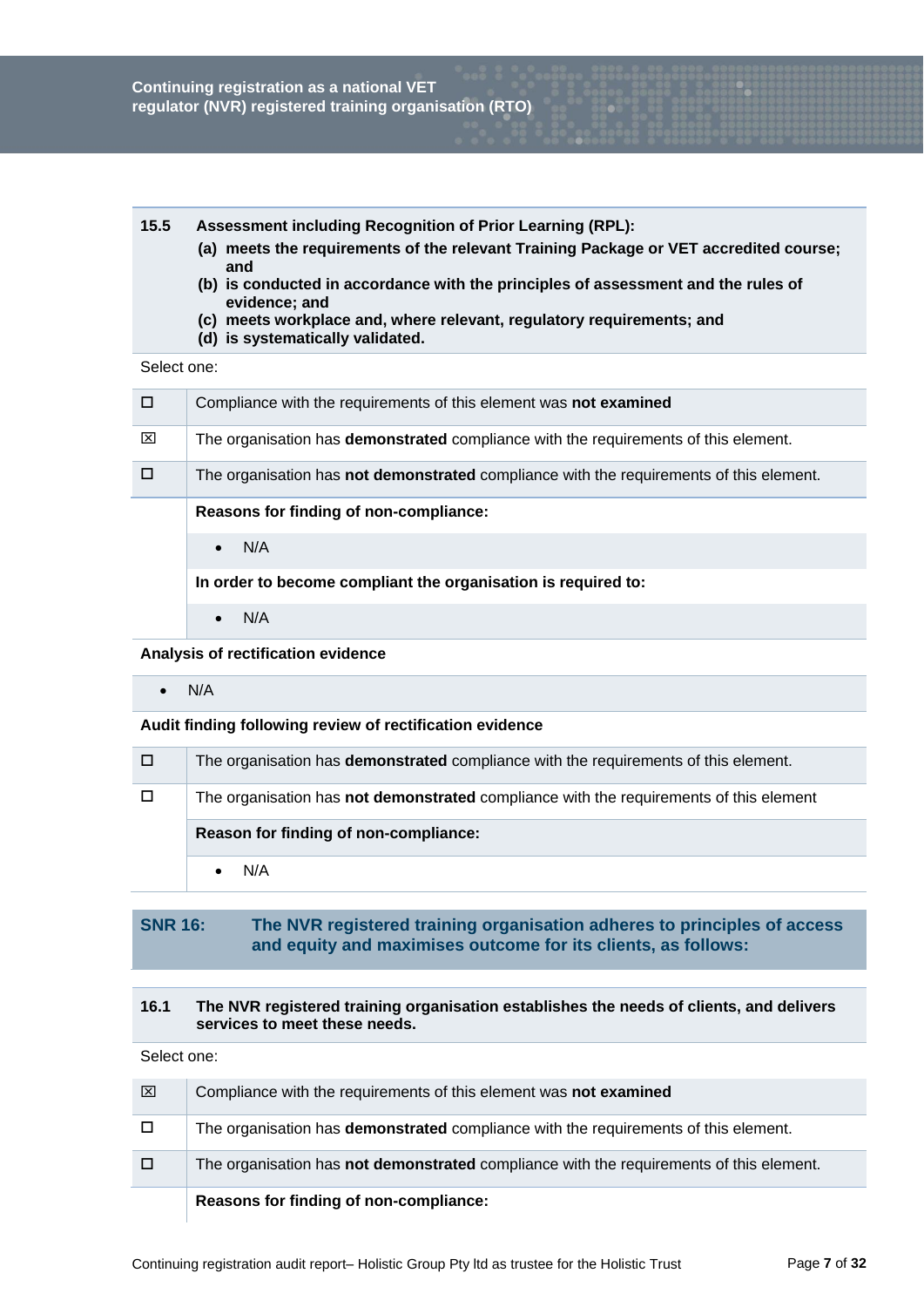$\bullet$  N/A

**In order to become compliant the organisation is required to:**

 $\bullet$  N/A

**Analysis of rectification evidence**

 $\bullet$  N/A

# **Audit finding following review of rectification evidence**

| $\Box$ | The organisation has <b>demonstrated</b> compliance with the requirements of this element. |
|--------|--------------------------------------------------------------------------------------------|
| $\Box$ | The organisation has not demonstrated compliance with the requirements of this element     |
|        | Reason for finding of non-compliance:                                                      |
|        | N/A                                                                                        |

## **16.2 The NVR registered training organisation continuously improves client services by collecting, analysing and acting on relevant data.**

Select one:

| ⊠ | Compliance with the requirements of this element was not examined                              |
|---|------------------------------------------------------------------------------------------------|
| п | The organisation has <b>demonstrated</b> compliance with the requirements of this element.     |
|   | The organisation has <b>not demonstrated</b> compliance with the requirements of this element. |
|   | Reasons for finding of non-compliance:                                                         |
|   | N/A<br>$\bullet$                                                                               |
|   | In order to become compliant the organisation is required to:                                  |
|   | N/A                                                                                            |

#### **Analysis of rectification evidence**

 $\bullet$  N/A

| o  | The organisation has <b>demonstrated</b> compliance with the requirements of this element. |
|----|--------------------------------------------------------------------------------------------|
| D. | The organisation has not demonstrated compliance with the requirements of this element     |
|    | Reason for finding of non-compliance:                                                      |
|    |                                                                                            |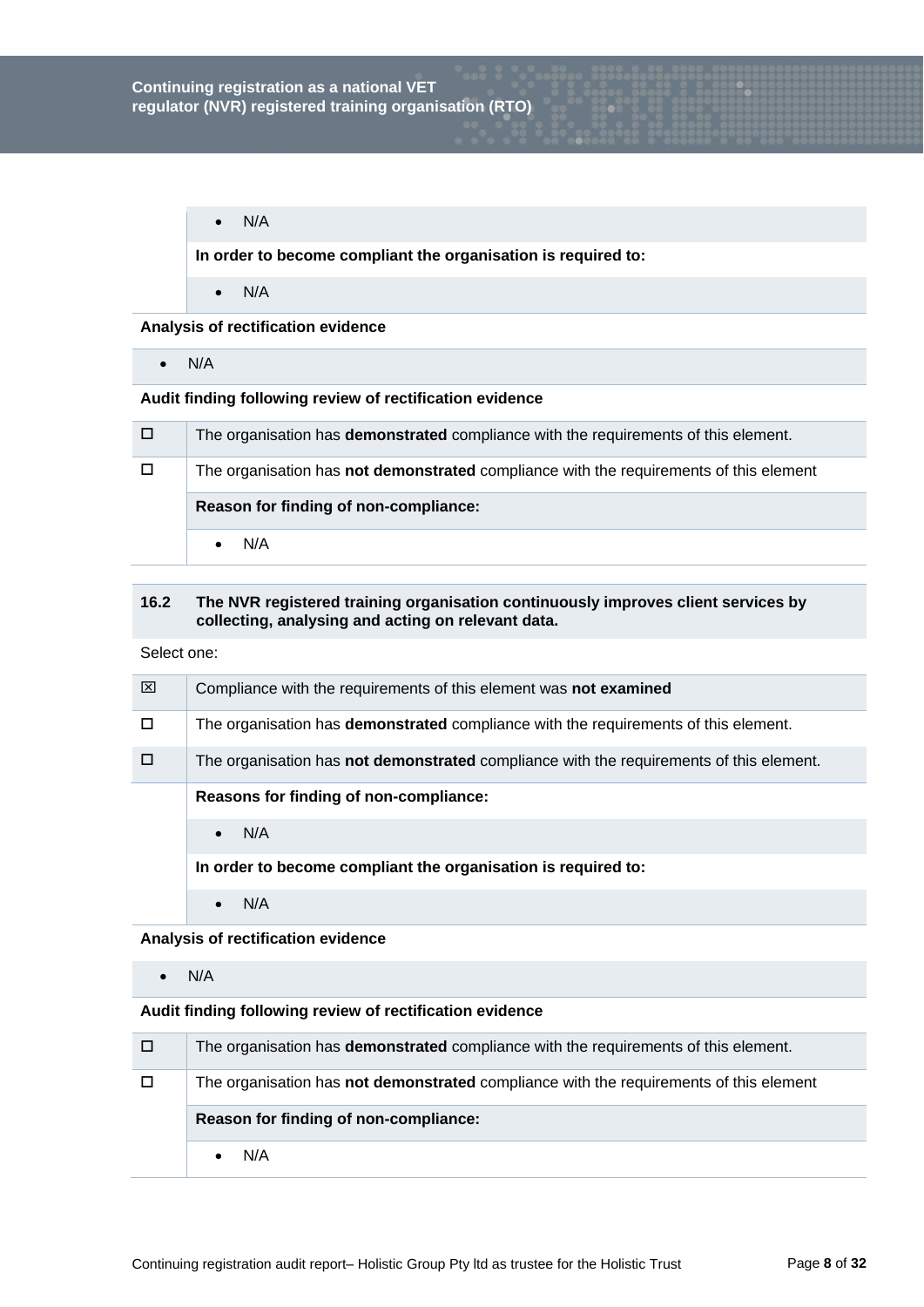**16.3 Before clients enrol or enter into an agreement, the NVR registered training organisation informs them about the training, assessment and support services to be provided, and about their rights and obligations.**

#### Select one:

| 冈 | Compliance with the requirements of this element was not examined                              |
|---|------------------------------------------------------------------------------------------------|
|   | The organisation has demonstrated compliance with the requirements of this element.            |
|   | The organisation has <b>not demonstrated</b> compliance with the requirements of this element. |
|   | Reasons for finding of non-compliance:                                                         |
|   | N/A<br>$\bullet$                                                                               |
|   | In order to become compliant the organisation is required to:                                  |
|   | N/A                                                                                            |

**Analysis of rectification evidence**

 $\bullet$  N/A

**Audit finding following review of rectification evidence**

| □ | The organisation has <b>demonstrated</b> compliance with the requirements of this element.    |
|---|-----------------------------------------------------------------------------------------------|
| □ | The organisation has <b>not demonstrated</b> compliance with the requirements of this element |
|   | Reason for finding of non-compliance:                                                         |
|   | N/A                                                                                           |

#### **16.4 Employers and other parties who contribute to each learner's training and assessment are engaged in the development, delivery and monitoring of training and assessment.**

Select one:

| ⊠ | Compliance with the requirements of this element was not examined                              |
|---|------------------------------------------------------------------------------------------------|
|   | The organisation has <b>demonstrated</b> compliance with the requirements of this element.     |
|   | The organisation has <b>not demonstrated</b> compliance with the requirements of this element. |
|   | Reasons for finding of non-compliance:                                                         |
|   | N/A<br>$\bullet$                                                                               |
|   | In order to become compliant the organisation is required to:                                  |
|   | N/A                                                                                            |

**Analysis of rectification evidence**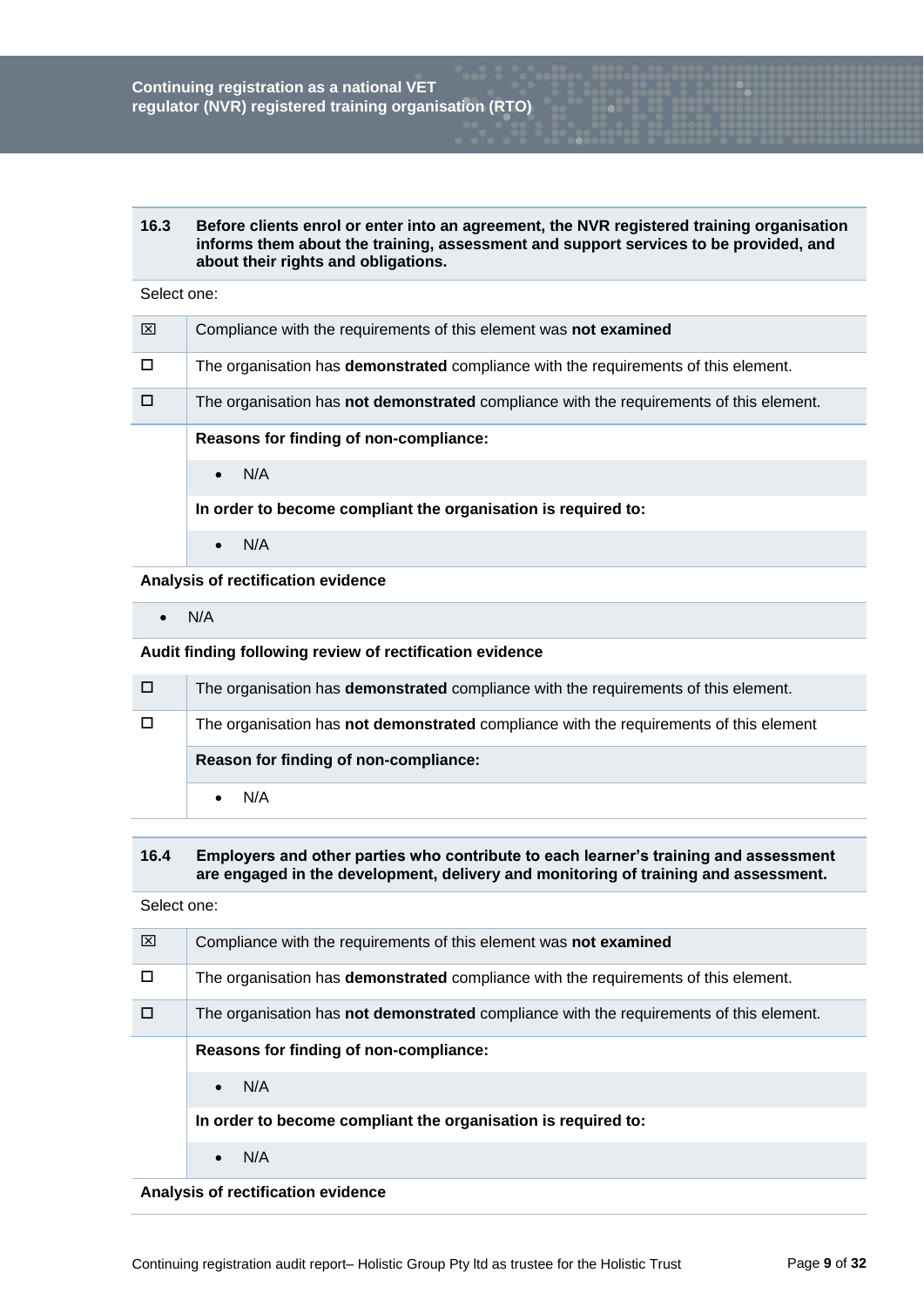$\bullet$  N/A

## **Audit finding following review of rectification evidence**

| o      | The organisation has <b>demonstrated</b> compliance with the requirements of this element. |
|--------|--------------------------------------------------------------------------------------------|
| $\Box$ | The organisation has not demonstrated compliance with the requirements of this element     |
|        | Reason for finding of non-compliance:                                                      |
|        | N/A                                                                                        |

#### **16.5 Learners receive training, assessment and support services that meet their individual needs.**

Select one:

| ⊠ | Compliance with the requirements of this element was not examined                              |
|---|------------------------------------------------------------------------------------------------|
| п | The organisation has <b>demonstrated</b> compliance with the requirements of this element.     |
| П | The organisation has <b>not demonstrated</b> compliance with the requirements of this element. |
|   | Reasons for finding of non-compliance:                                                         |
|   | N/A<br>$\bullet$                                                                               |
|   | In order to become compliant the organisation is required to:                                  |
|   | N/A                                                                                            |

#### **Analysis of rectification evidence**

 $\bullet$  N/A

**Audit finding following review of rectification evidence**

| 0      | The organisation has <b>demonstrated</b> compliance with the requirements of this element. |
|--------|--------------------------------------------------------------------------------------------|
| $\Box$ | The organisation has not demonstrated compliance with the requirements of this element     |
|        | Reason for finding of non-compliance:                                                      |
|        | N/A                                                                                        |

## **16.6 Learners have timely access to current and accurate records of their participation and progress.**

| $\Box$ | Compliance with the requirements of this element was not examined                          |
|--------|--------------------------------------------------------------------------------------------|
| ⊠      | The organisation has <b>demonstrated</b> compliance with the requirements of this element. |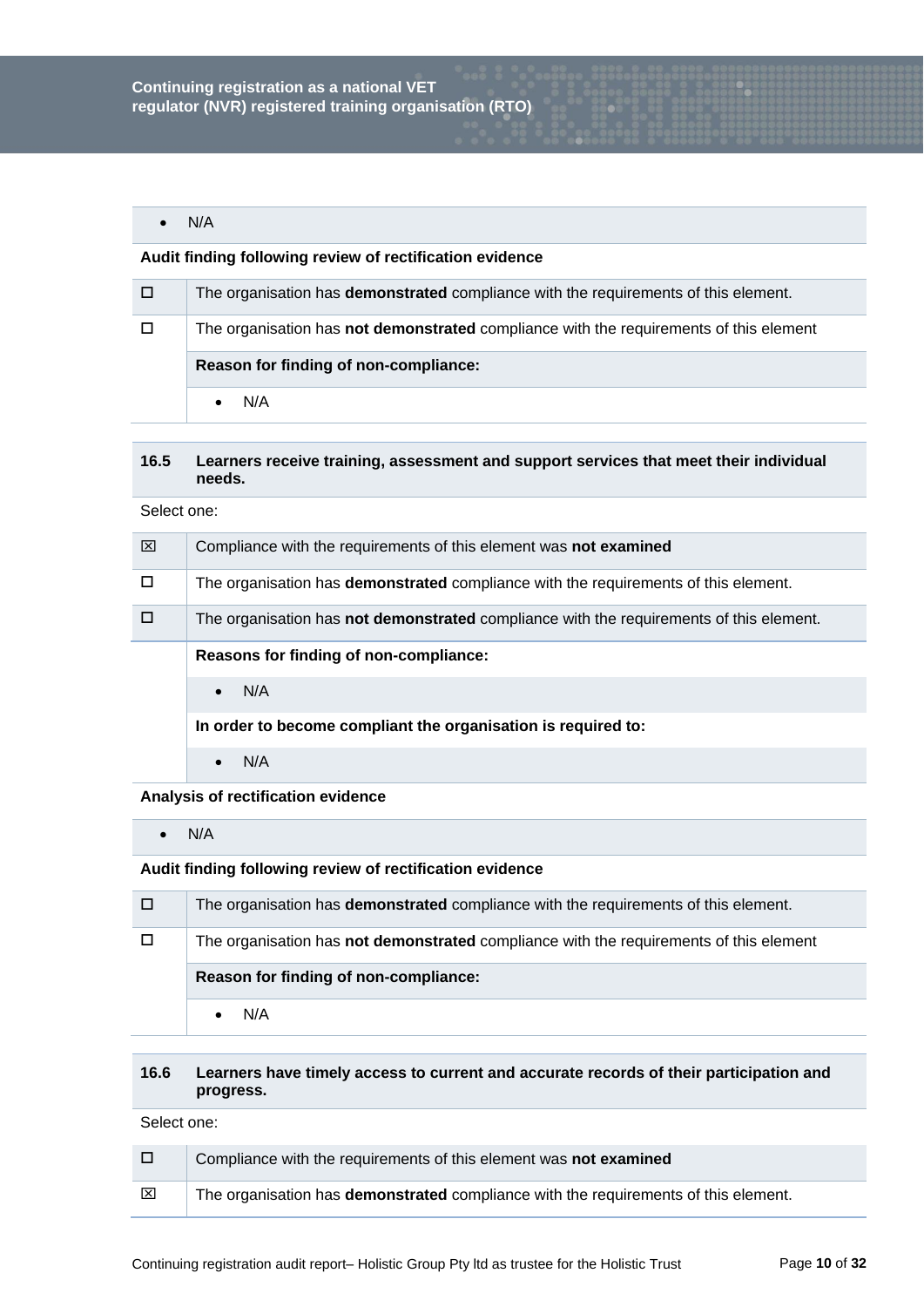| □ | The organisation has <b>not demonstrated</b> compliance with the requirements of this element. |
|---|------------------------------------------------------------------------------------------------|
|   | Reasons for finding of non-compliance:                                                         |
|   | N/A<br>$\bullet$                                                                               |
|   | In order to become compliant the organisation is required to:                                  |
|   | N/A<br>$\bullet$                                                                               |
|   | Angelesete of secritized as endelesses                                                         |

#### **Analysis of rectification evidence**

 $\bullet$  N/A

## **Audit finding following review of rectification evidence**

| / O /  | The organisation has <b>demonstrated</b> compliance with the requirements of this element.    |
|--------|-----------------------------------------------------------------------------------------------|
| $\Box$ | The organisation has <b>not demonstrated</b> compliance with the requirements of this element |
|        | Reason for finding of non-compliance:                                                         |
|        | N/A                                                                                           |

## **16.7 The NVR registered training organisation provides appropriate mechanisms and services for learners to have complaints and appeals addressed efficiently and effectively.**

Select one:

| ⊠      | Compliance with the requirements of this element was not examined                              |
|--------|------------------------------------------------------------------------------------------------|
| $\Box$ | The organisation has <b>demonstrated</b> compliance with the requirements of this element.     |
| $\Box$ | The organisation has <b>not demonstrated</b> compliance with the requirements of this element. |
|        |                                                                                                |
|        | Reasons for finding of non-compliance:                                                         |
|        | N/A                                                                                            |
|        | In order to become compliant the organisation is required to:                                  |

 $\bullet$  N/A

# **Analysis of rectification evidence**

 $\bullet$  N/A

| $\Box$ | The organisation has <b>demonstrated</b> compliance with the requirements of this element.    |
|--------|-----------------------------------------------------------------------------------------------|
| $\Box$ | The organisation has <b>not demonstrated</b> compliance with the requirements of this element |
|        | Reason for finding of non-compliance:                                                         |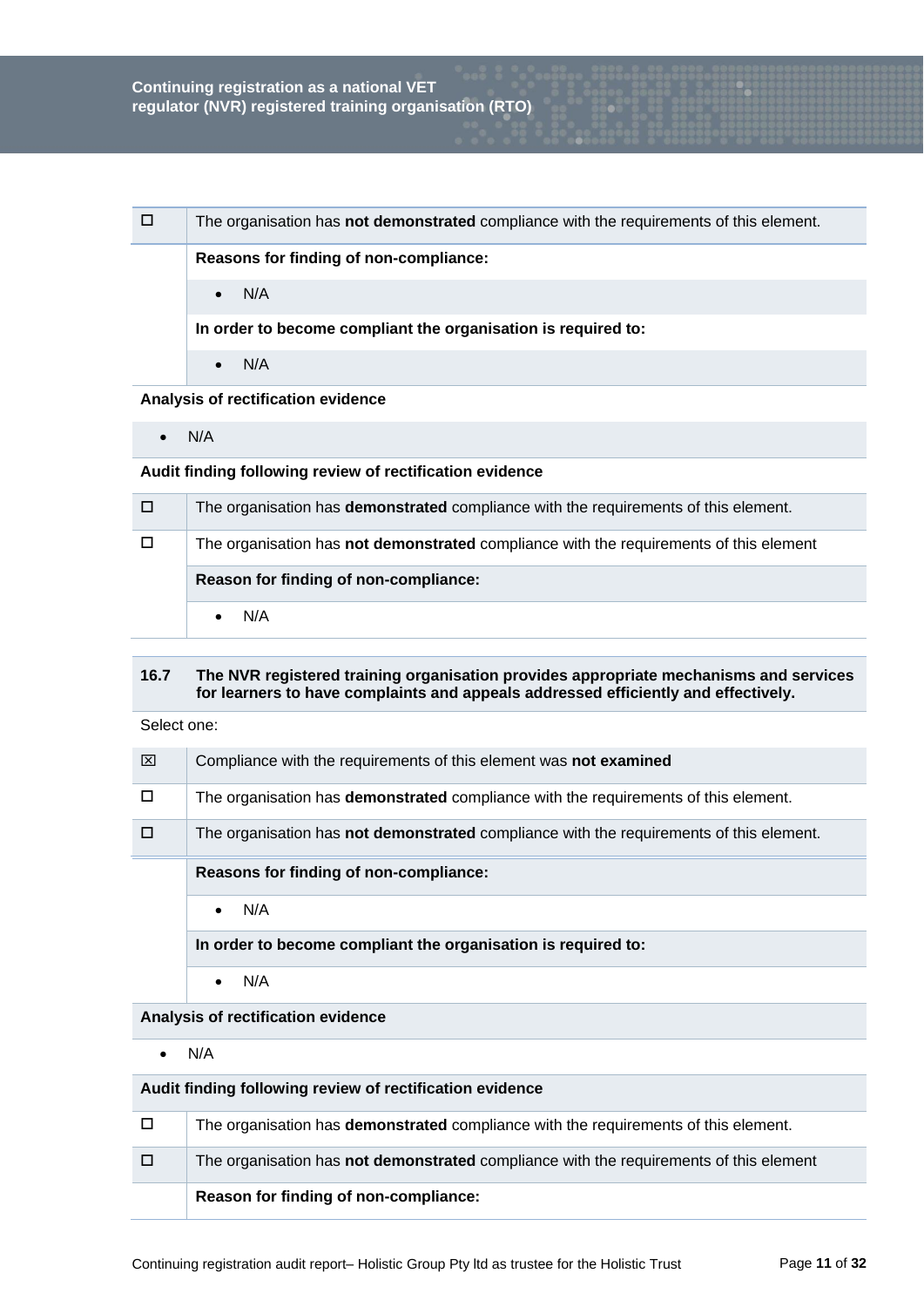$\bullet$  N/A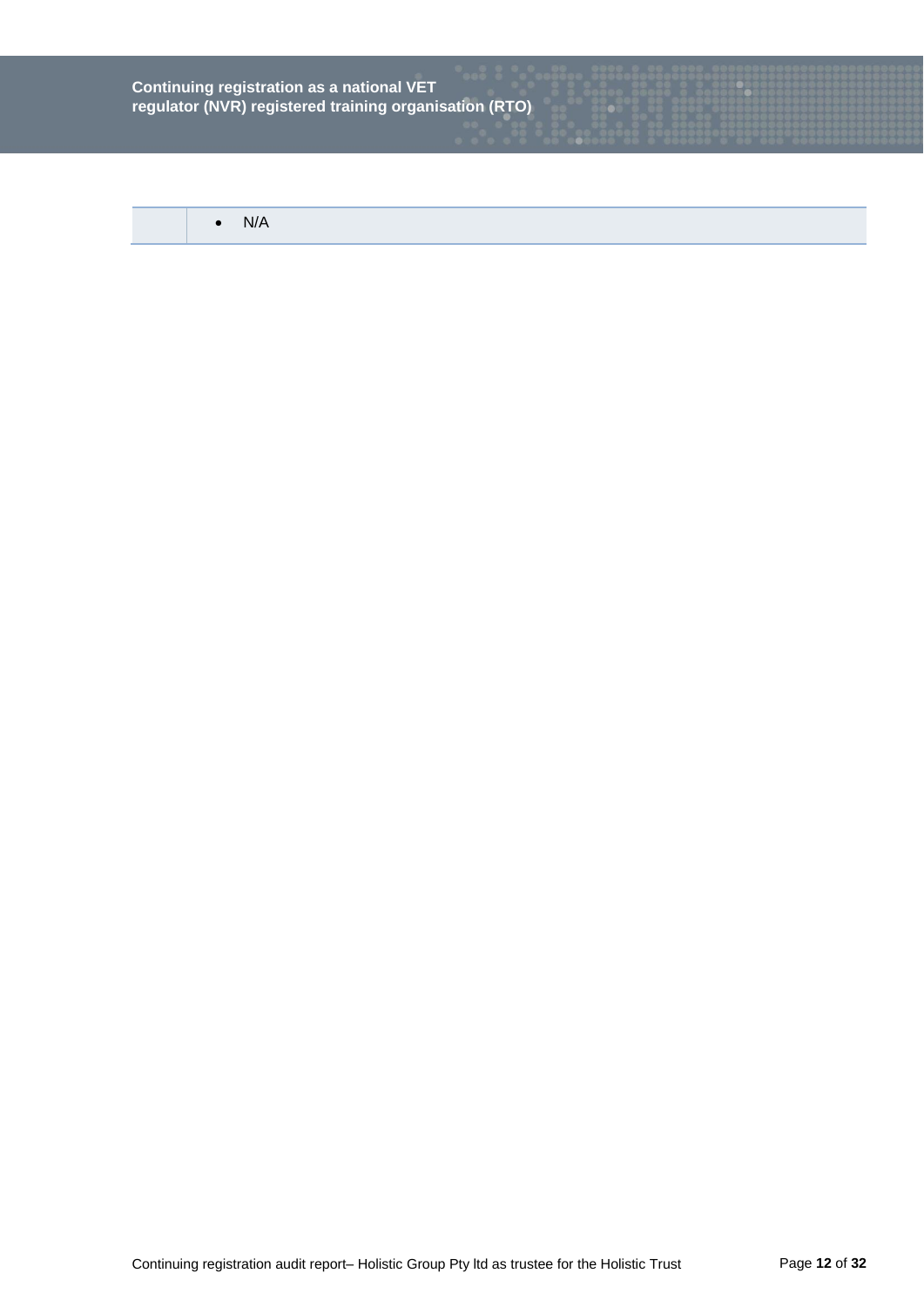# **SNR 17:** Management systems are responsive to the needs of clients, staff and stakeholders, and the environment in which the NVR registered training organisation operates, as follows:

## **17.1 The NVR registered training organisation's management of its operations ensures clients receive the services detailed in their agreement with the NVR registered training organisation.**

Select one:

| ⊠      | Compliance with the requirements of this element was not examined                              |
|--------|------------------------------------------------------------------------------------------------|
| $\Box$ | The organisation has <b>demonstrated</b> compliance with the requirements of this element.     |
| П      | The organisation has <b>not demonstrated</b> compliance with the requirements of this element. |
|        | Reasons for finding of non-compliance:                                                         |
|        |                                                                                                |
|        | N/A<br>$\bullet$                                                                               |
|        | In order to become compliant the organisation is required to:                                  |

 $\bullet$  N/A

**Analysis of rectification evidence**

 $\bullet$  N/A

## **Audit finding following review of rectification evidence**

| / D / | The organisation has <b>demonstrated</b> compliance with the requirements of this element.    |
|-------|-----------------------------------------------------------------------------------------------|
| D     | The organisation has <b>not demonstrated</b> compliance with the requirements of this element |
|       | Reason for finding of non-compliance:                                                         |
|       | N/A                                                                                           |

#### **17.2 The NVR registered training organisation uses a systematic and continuous improvement approach to the management of operations.**

| ⊠ | Compliance with the requirements of this element was not examined                              |
|---|------------------------------------------------------------------------------------------------|
| □ | The organisation has <b>demonstrated</b> compliance with the requirements of this element.     |
| □ | The organisation has <b>not demonstrated</b> compliance with the requirements of this element. |
|   | Reasons for finding of non-compliance:                                                         |
|   | N/A                                                                                            |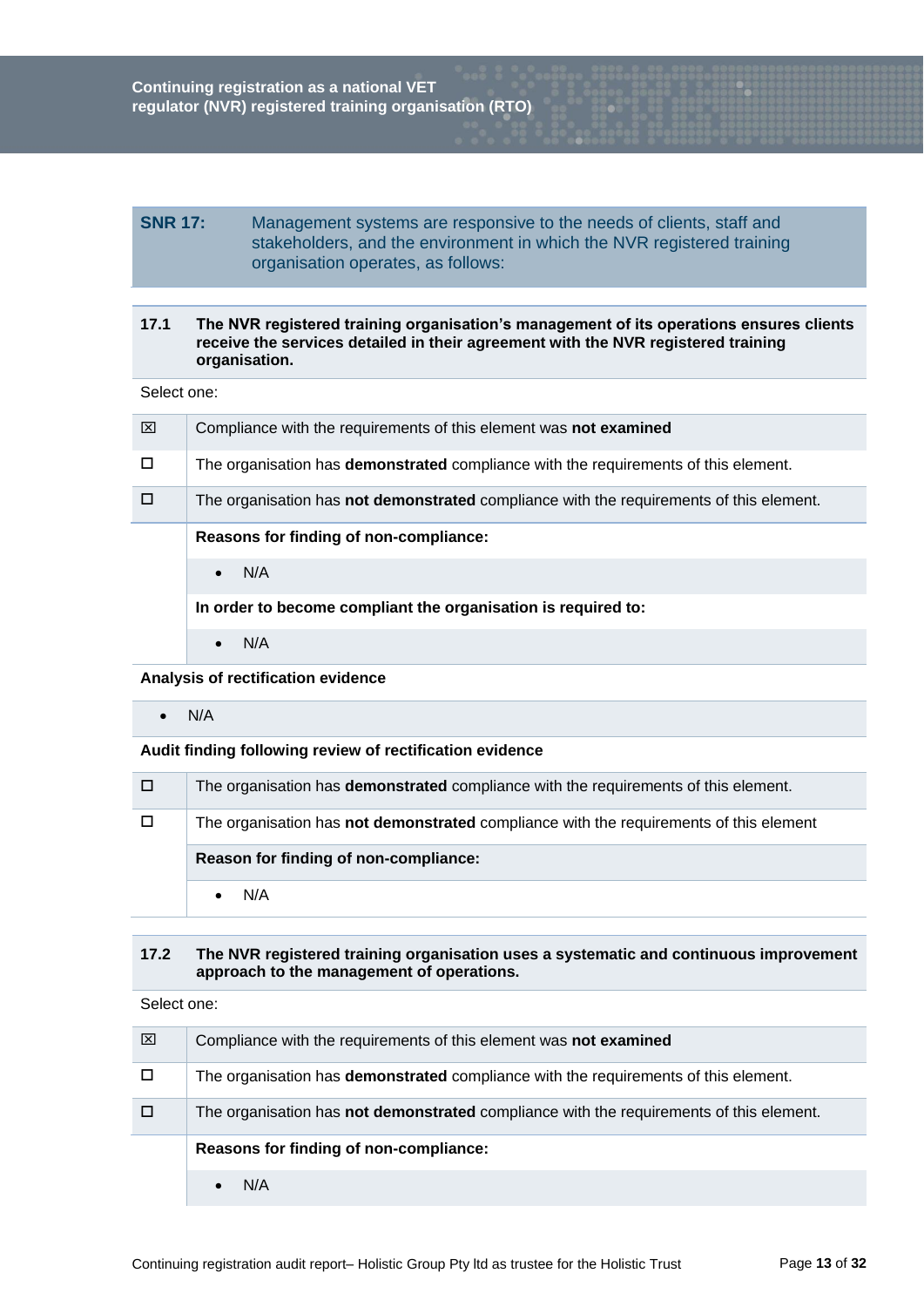**In order to become compliant the organisation is required to:**

 $\bullet$  N/A

# **Analysis of rectification evidence**

 $\bullet$  N/A

#### **Audit finding following review of rectification evidence**

| □ | The organisation has <b>demonstrated</b> compliance with the requirements of this element. |
|---|--------------------------------------------------------------------------------------------|
| □ | The organisation has not demonstrated compliance with the requirements of this element     |
|   |                                                                                            |
|   | Reason for finding of non-compliance:                                                      |

# **17.3 The NVR registered training organisation monitors training and/or assessment services provided on its behalf to ensure that it complies with all aspects of the VET Quality Framework.**

Select one:

| □ | Compliance with the requirements of this element was not examined                              |
|---|------------------------------------------------------------------------------------------------|
| ⊠ | The organisation has <b>demonstrated</b> compliance with the requirements of this element.     |
| □ | The organisation has <b>not demonstrated</b> compliance with the requirements of this element. |
|   | Reasons for finding of non-compliance:                                                         |
|   | N/A                                                                                            |
|   | la andanta baaamaa aamullant tha annaniaatian ia namulnad tar                                  |

**In order to become compliant the organisation is required to:**

 $\bullet$  N/A

**Analysis of rectification evidence**

 $\bullet$  N/A

| □      | The organisation has <b>demonstrated</b> compliance with the requirements of this element. |
|--------|--------------------------------------------------------------------------------------------|
| $\Box$ | The organisation has not demonstrated compliance with the requirements of this element     |
|        | Reason for finding of non-compliance:                                                      |
|        | N/A                                                                                        |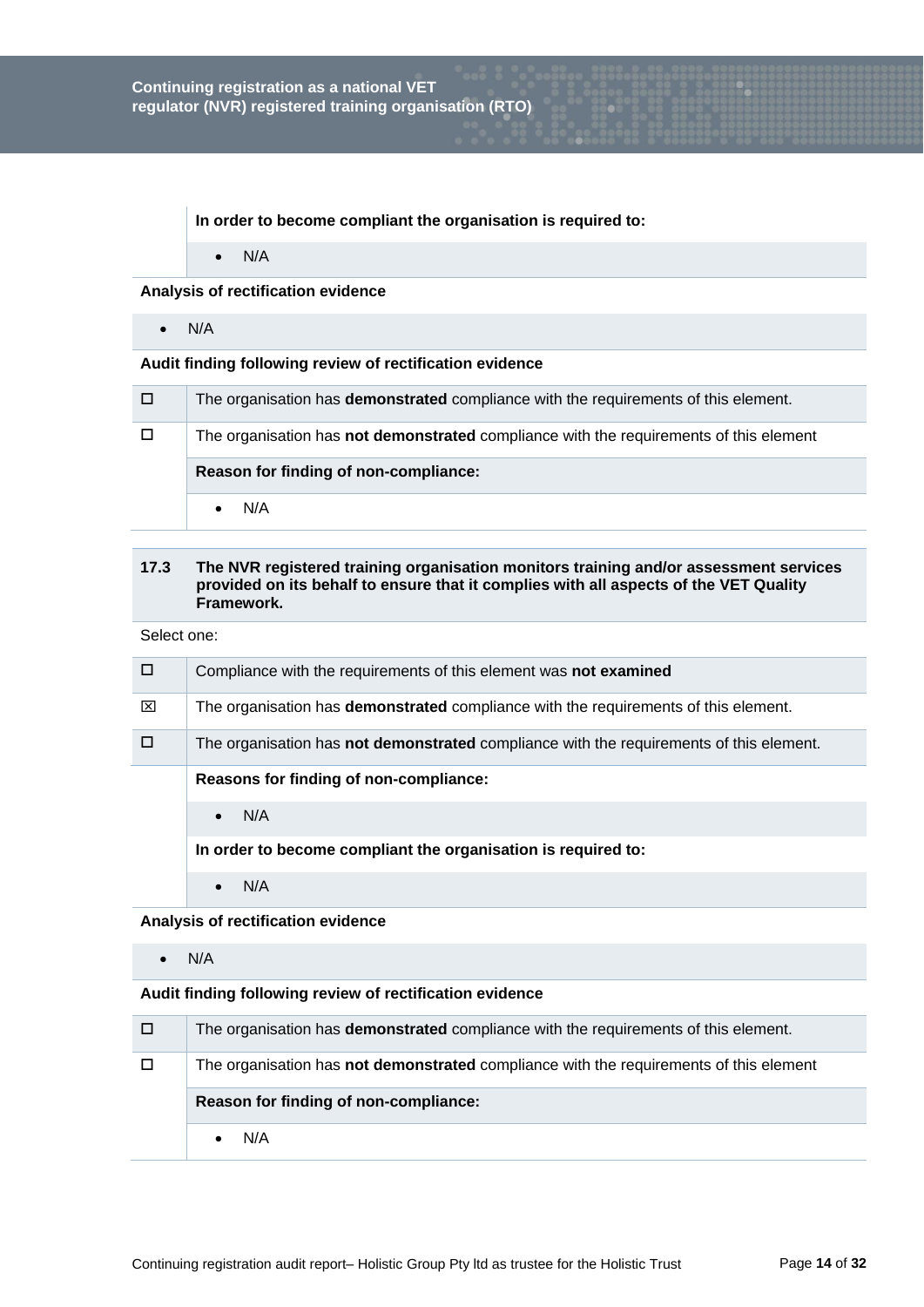## **17.4 The NVR registered training organisation manages records to ensure their accuracy and integrity**

| Select one: |  |
|-------------|--|
|-------------|--|

| $\Box$ | Compliance with the requirements of this element was not examined                              |
|--------|------------------------------------------------------------------------------------------------|
| ⊠      | The organisation has <b>demonstrated</b> compliance with the requirements of this element.     |
| $\Box$ | The organisation has <b>not demonstrated</b> compliance with the requirements of this element. |
|        | Reasons for finding of non-compliance:                                                         |
|        | N/A<br>$\bullet$                                                                               |
|        | In order to become compliant the organisation is required to:                                  |
|        | N/A                                                                                            |

## **Analysis of rectification evidence**

 $\bullet$  N/A

| □      | The organisation has <b>demonstrated</b> compliance with the requirements of this element. |
|--------|--------------------------------------------------------------------------------------------|
| $\Box$ | The organisation has not demonstrated compliance with the requirements of this element     |
|        |                                                                                            |
|        | Reason for finding of non-compliance:                                                      |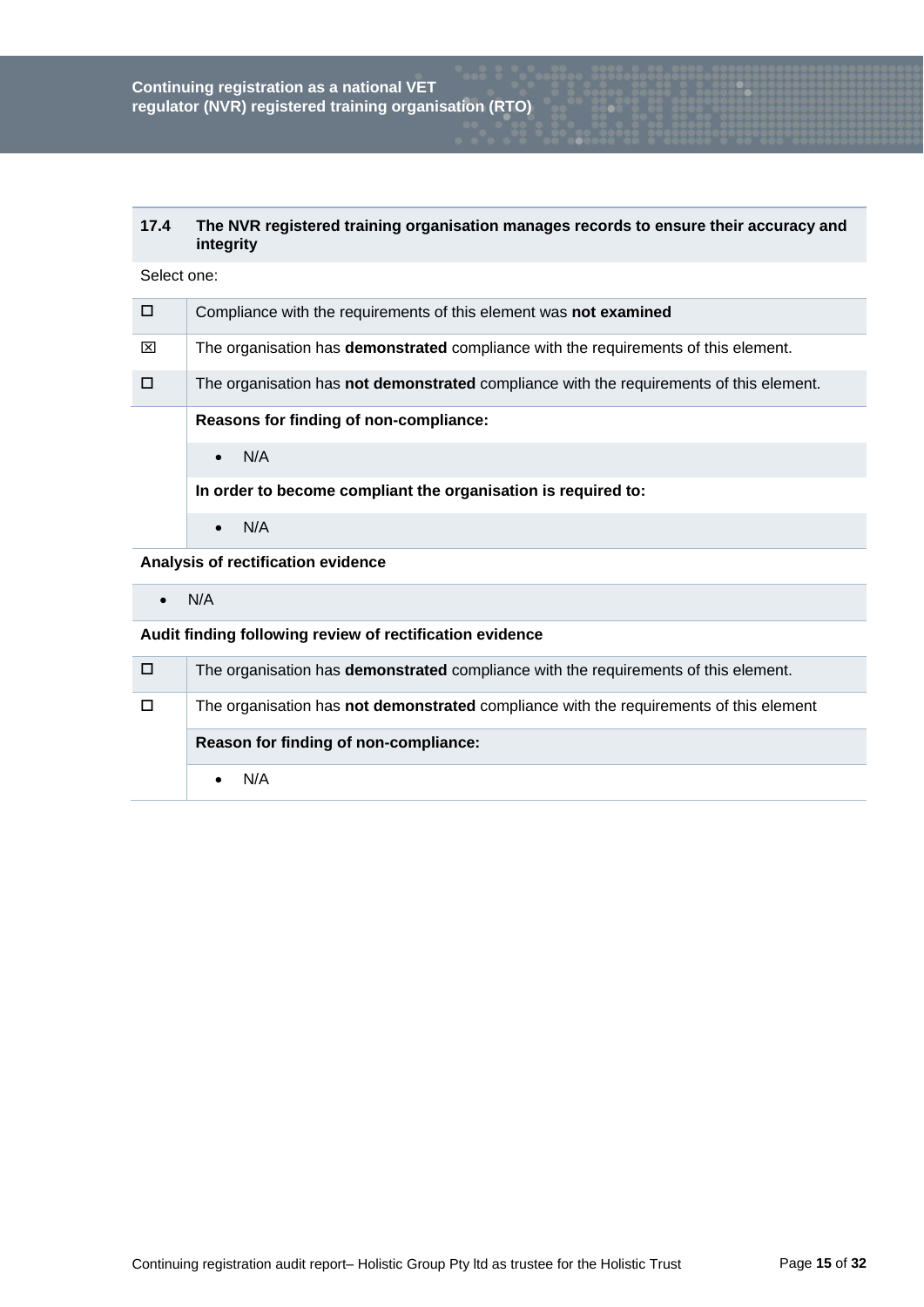# **SNR 18:** The NVR registered training organisation has governance arrangements in place, as follows:

## **18.1 The NVR registered training organisation's Chief Executive must ensure that the NVR registered training organisation complies with the VET Quality Framework. This applies to all of the operations within the NVR registered training organisation's scope of registration, as listed on the National Register.**

Select one:

| $\Box$ | Compliance with the requirements of this element was not examined                              |
|--------|------------------------------------------------------------------------------------------------|
| ⊠      | The organisation has <b>demonstrated</b> compliance with the requirements of this element.     |
| $\Box$ | The organisation has <b>not demonstrated</b> compliance with the requirements of this element. |
|        | Reasons for finding of non-compliance:                                                         |
|        | N/A<br>$\bullet$                                                                               |
|        | In order to become compliant the organisation is required to:                                  |
|        | N/A                                                                                            |

**Analysis of rectification evidence**

 $\bullet$  N/A

**Audit finding following review of rectification evidence**

| o | The organisation has <b>demonstrated</b> compliance with the requirements of this element. |
|---|--------------------------------------------------------------------------------------------|
| D | The organisation has not demonstrated compliance with the requirements of this element     |
|   | Reason for finding of non-compliance:                                                      |
|   |                                                                                            |

#### **18.2 The NVR registered training organisation must also explicitly demonstrate how it ensures the decision making of senior management is informed by the experiences of its trainers and assessors.**

| $\Box$ | Compliance with the requirements of this element was not examined                          |
|--------|--------------------------------------------------------------------------------------------|
| ⊠      | The organisation has <b>demonstrated</b> compliance with the requirements of this element. |
|        | The organisation has not demonstrated compliance with the requirements of this element.    |
|        | Reasons for finding of non-compliance:                                                     |
|        | N/A                                                                                        |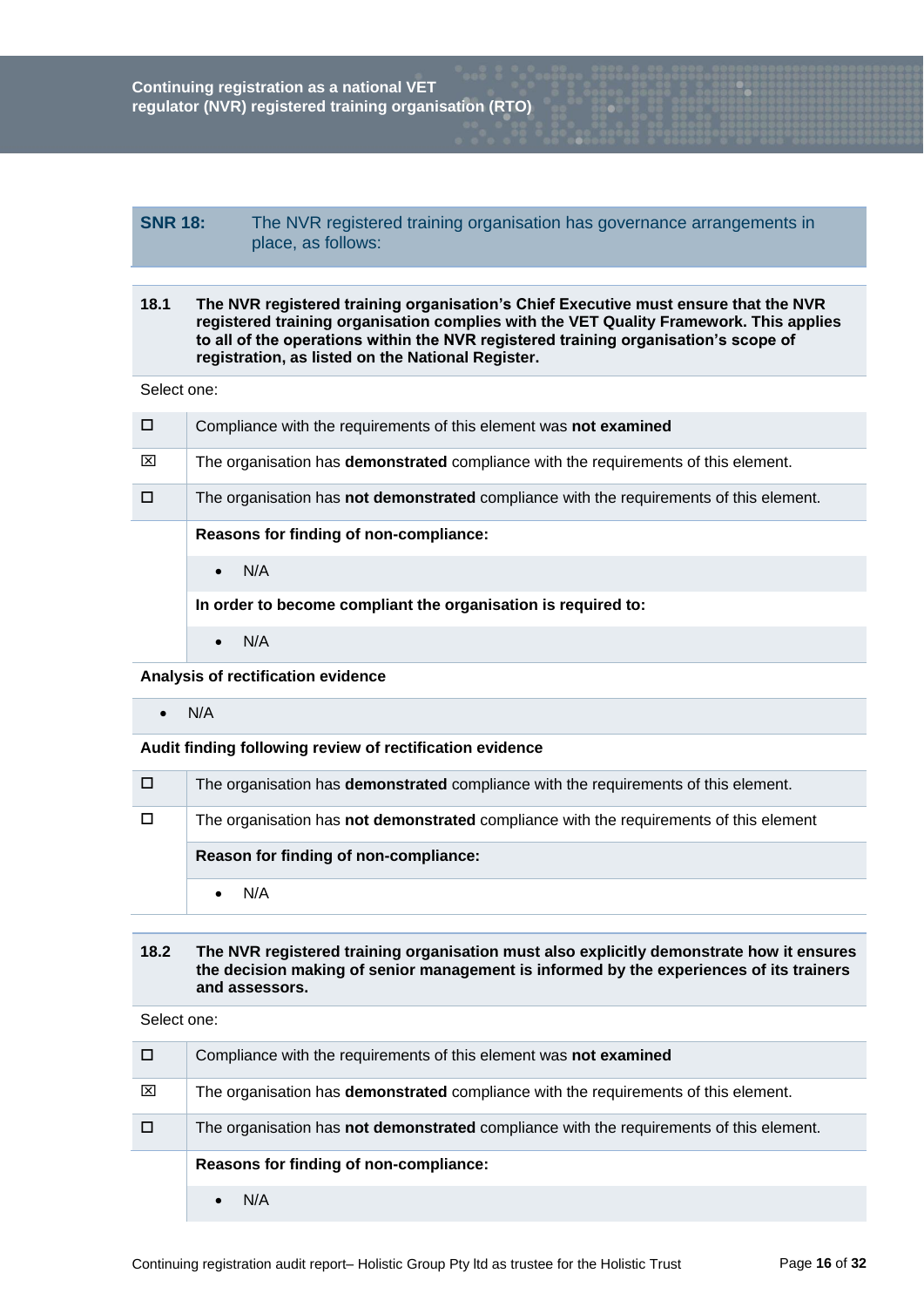**In order to become compliant the organisation is required to:**

 $\bullet$  N/A

**Analysis of rectification evidence**

 $\bullet$  N/A

| O | The organisation has demonstrated compliance with the requirements of this element.    |
|---|----------------------------------------------------------------------------------------|
| □ | The organisation has not demonstrated compliance with the requirements of this element |
|   | Reason for finding of non-compliance:                                                  |
|   | N/A                                                                                    |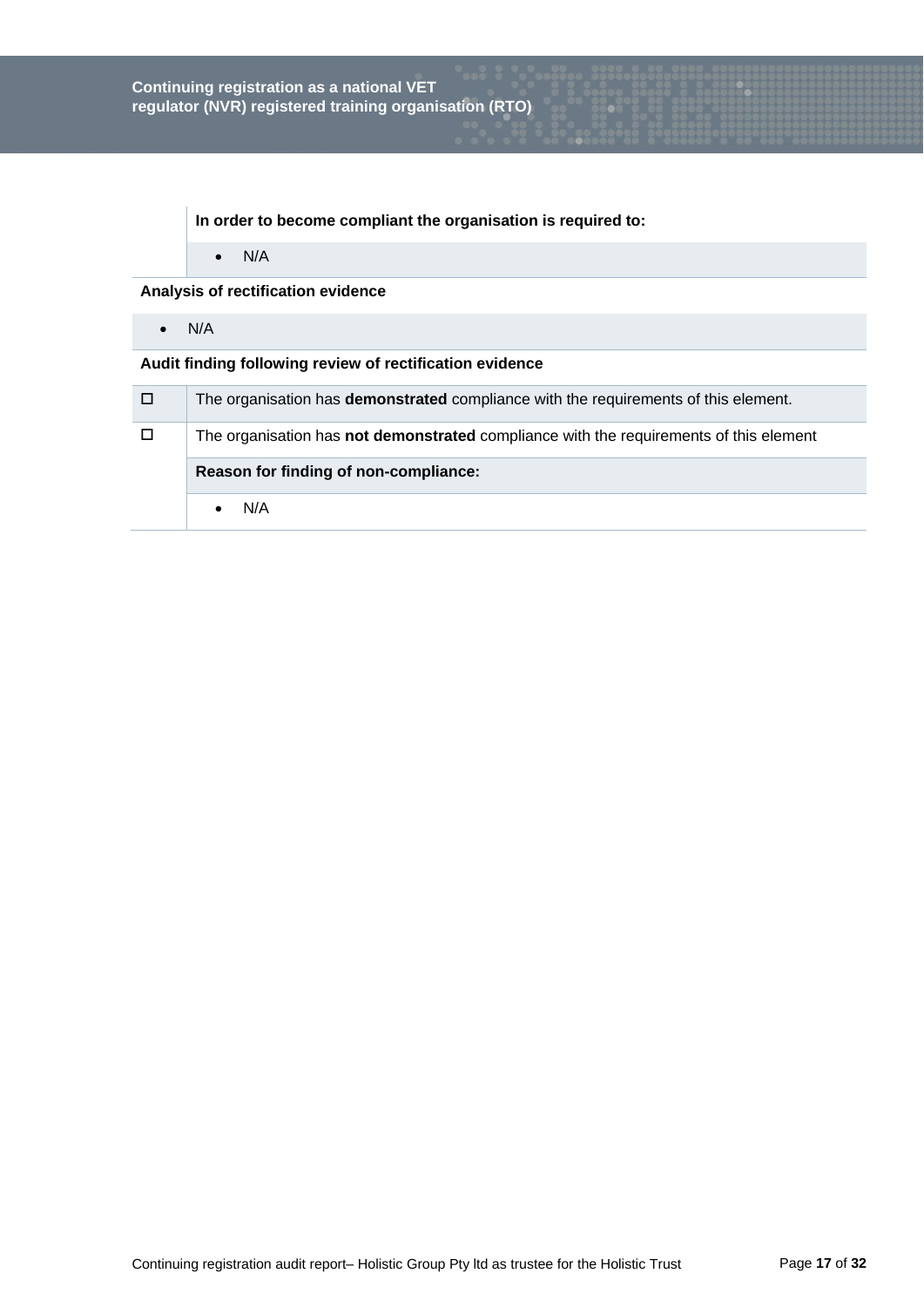# **SNR 19:** Interactions with the National VET Regulator

| 19.1 | The NVR registered training organisation must co-operate with the National VET |
|------|--------------------------------------------------------------------------------|
|      | <b>Requiator:</b>                                                              |

- **(a) in the conduct of audits and the monitoring of its operations;**
- **(b) by providing accurate and timely data relevant to measures of its performance;**
- **(c) by providing information about significant changes by its operations;**
- **(d) by providing information about significant changes to its ownership; and**
- **(e) in the retention, archiving, retrieval and transfer of records consistent with National VET Regulator's requirements.**

Select one:

| □ | Compliance with the requirements of this element was not examined                              |
|---|------------------------------------------------------------------------------------------------|
| ⊠ | The organisation has <b>demonstrated</b> compliance with the requirements of this element.     |
| П | The organisation has <b>not demonstrated</b> compliance with the requirements of this element. |
|   | Reasons for finding of non-compliance:                                                         |
|   | N/A<br>$\bullet$                                                                               |
|   | In order to become compliant the organisation is required to:                                  |
|   | N/A<br>$\bullet$                                                                               |

**Analysis of rectification evidence**

 $\bullet$  N/A

| 0      | The organisation has <b>demonstrated</b> compliance with the requirements of this element. |
|--------|--------------------------------------------------------------------------------------------|
| $\Box$ | The organisation has not demonstrated compliance with the requirements of this element     |
|        | Reason for finding of non-compliance:                                                      |
|        | N/A                                                                                        |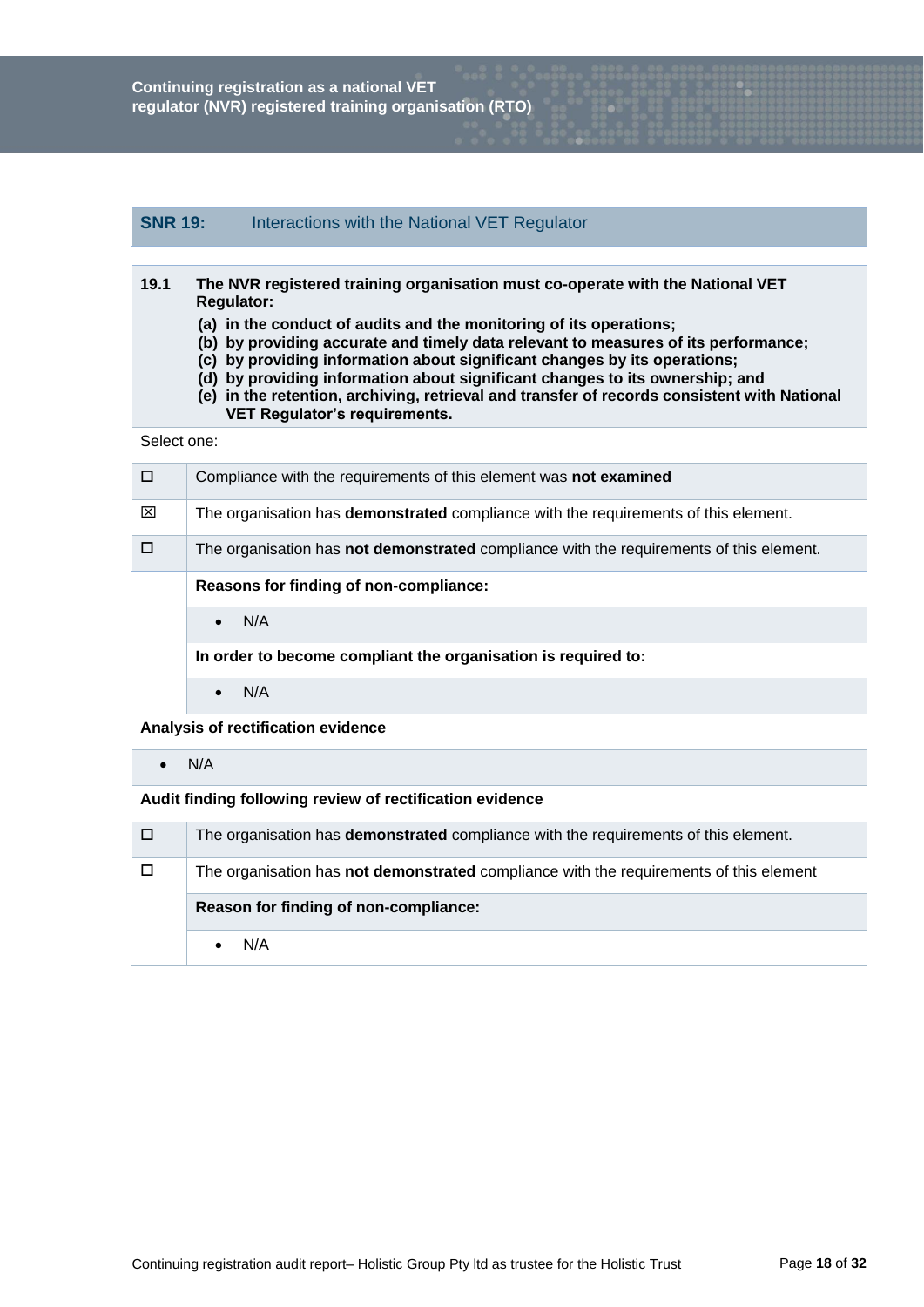# **SNR 20:** Compliance with legislation

#### **20.1 The NVR registered training organisation must comply with relevant Commonwealth, State or Territory legislation and regulatory requirements relevant to its operations and its scope of registration.**

Select one:

| ⊠ | Compliance with the requirements of this element was not examined                              |
|---|------------------------------------------------------------------------------------------------|
| □ | The organisation has <b>demonstrated</b> compliance with the requirements of this element.     |
| п | The organisation has <b>not demonstrated</b> compliance with the requirements of this element. |
|   | Reasons for finding of non-compliance:                                                         |
|   | N/A<br>$\bullet$                                                                               |
|   | In order to become compliant the organisation is required to:                                  |
|   | N/A<br>$\bullet$                                                                               |

## **Analysis of rectification evidence**

 $\bullet$  N/A

#### **Audit finding following review of rectification evidence**

| $\Box$ | The organisation has <b>demonstrated</b> compliance with the requirements of this element. |
|--------|--------------------------------------------------------------------------------------------|
| $\Box$ | The organisation has not demonstrated compliance with the requirements of this element     |
|        |                                                                                            |
|        | Reason for finding of non-compliance:                                                      |

# **20.2 The NVR registered training organisation must ensure that its staff and clients are fully informed of legislative and regulatory requirements that affect their duties or participation in vocational education and training.**

| □ | Compliance with the requirements of this element was not examined                              |  |  |  |  |  |
|---|------------------------------------------------------------------------------------------------|--|--|--|--|--|
| ⊠ | The organisation has <b>demonstrated</b> compliance with the requirements of this element.     |  |  |  |  |  |
|   | The organisation has <b>not demonstrated</b> compliance with the requirements of this element. |  |  |  |  |  |
|   | Reasons for finding of non-compliance:                                                         |  |  |  |  |  |
|   |                                                                                                |  |  |  |  |  |
|   | N/A<br>$\bullet$                                                                               |  |  |  |  |  |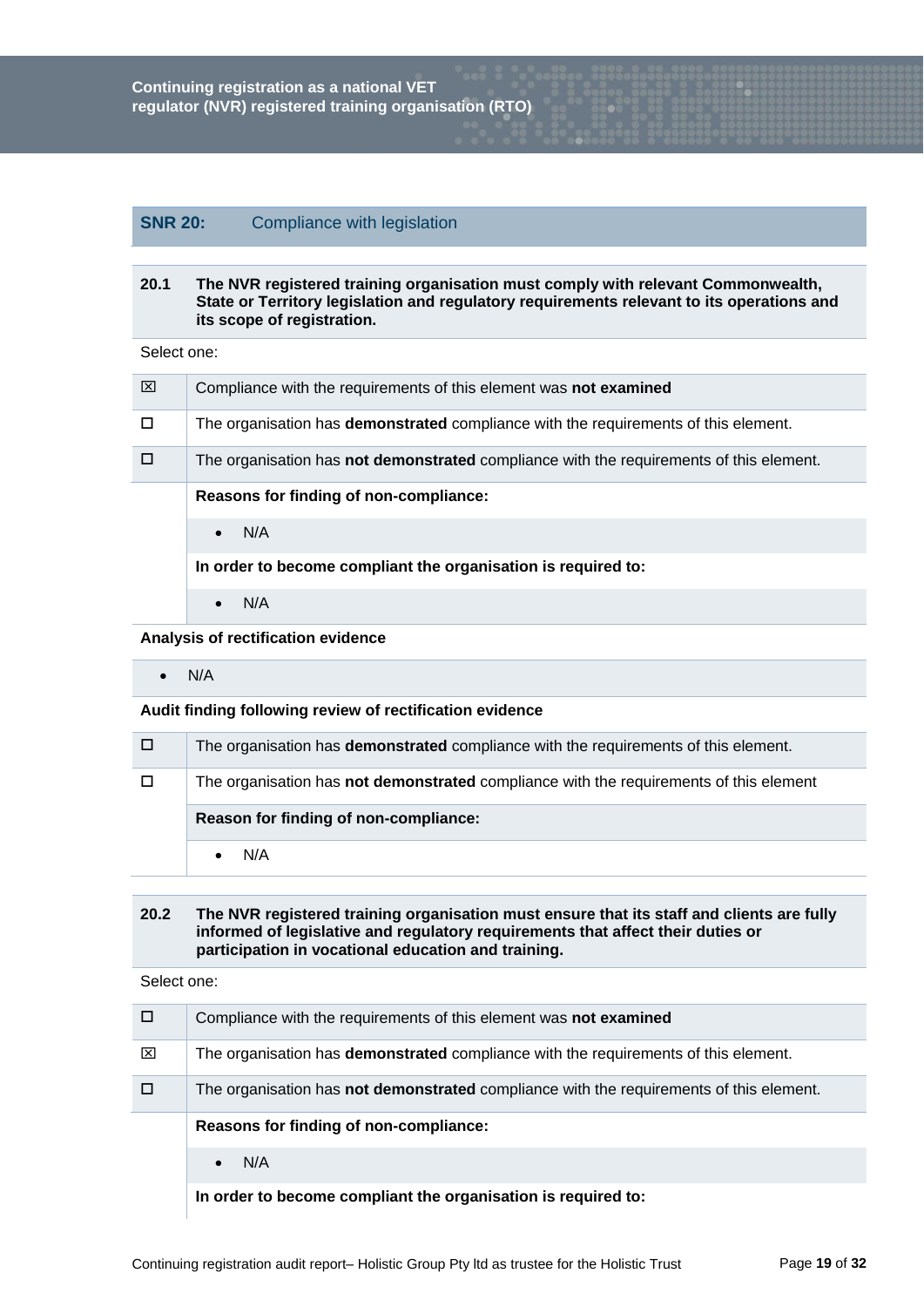# **Analysis of rectification evidence**

 $\bullet$  N/A

| $\Box$ | The organisation has <b>demonstrated</b> compliance with the requirements of this element. |  |  |  |  |
|--------|--------------------------------------------------------------------------------------------|--|--|--|--|
| $\Box$ | The organisation has not demonstrated compliance with the requirements of this element     |  |  |  |  |
|        | Reason for finding of non-compliance:                                                      |  |  |  |  |
|        |                                                                                            |  |  |  |  |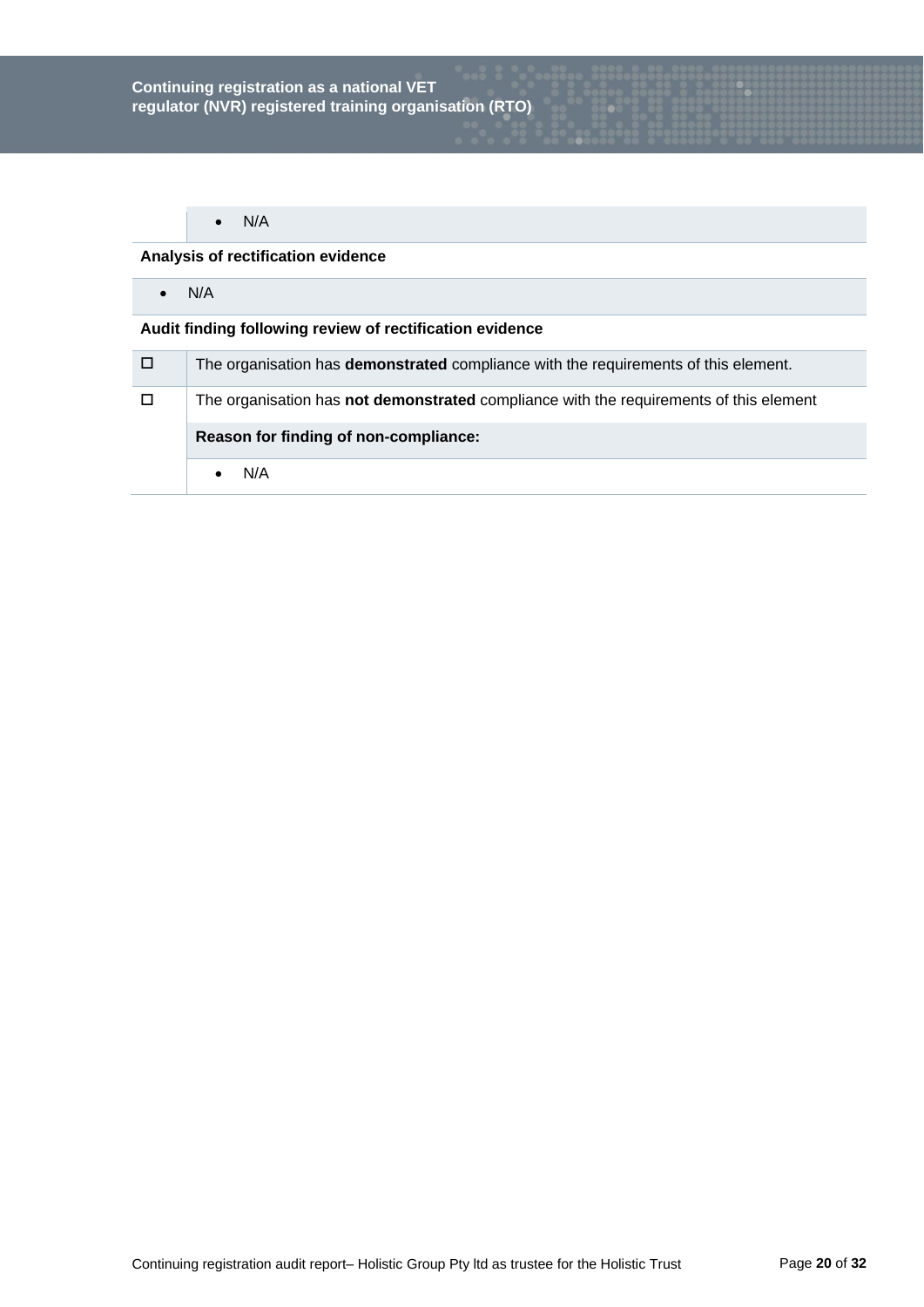# **SNR 21:** Insurance

#### **21.1 The NVR registered training organisation must hold public liability insurance throughout its registration period.**

Select one:

| ⊠      | Compliance with the requirements of this element was not examined                              |  |  |  |  |  |
|--------|------------------------------------------------------------------------------------------------|--|--|--|--|--|
| $\Box$ | The organisation has <b>demonstrated</b> compliance with the requirements of this element.     |  |  |  |  |  |
| $\Box$ | The organisation has <b>not demonstrated</b> compliance with the requirements of this element. |  |  |  |  |  |
|        | Reasons for finding of non-compliance:                                                         |  |  |  |  |  |
|        | N/A<br>$\bullet$                                                                               |  |  |  |  |  |
|        | In order to become compliant the organisation is required to:                                  |  |  |  |  |  |
|        | N/A<br>$\bullet$                                                                               |  |  |  |  |  |
|        |                                                                                                |  |  |  |  |  |

**Analysis of rectification evidence**

 $\bullet$  N/A

| 70 I   | The organisation has demonstrated compliance with the requirements of this element.    |  |  |  |  |  |
|--------|----------------------------------------------------------------------------------------|--|--|--|--|--|
| $\Box$ | The organisation has not demonstrated compliance with the requirements of this element |  |  |  |  |  |
|        | Reason for finding of non-compliance:                                                  |  |  |  |  |  |
|        |                                                                                        |  |  |  |  |  |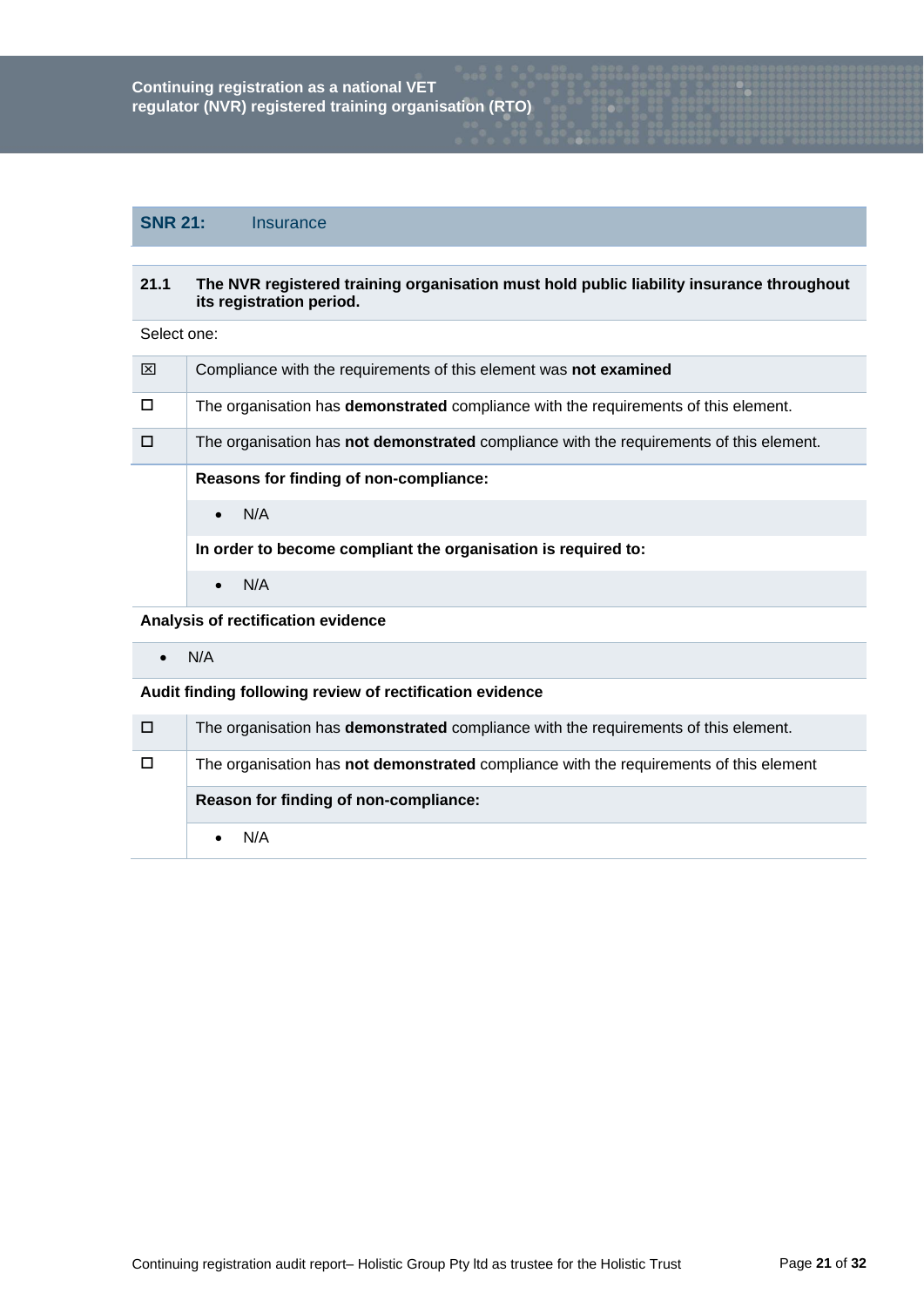# **SNR 22:** Financial management

#### **22.1 The NVR registered training organisation must be able to demonstrate to the National VET Regulator, on request, that it is financially viable at all times during the period of its registration.**

Select one:

| ⊠      | Compliance with the requirements of this element was not examined                          |  |  |  |  |  |  |
|--------|--------------------------------------------------------------------------------------------|--|--|--|--|--|--|
| $\Box$ | The organisation has <b>demonstrated</b> compliance with the requirements of this element. |  |  |  |  |  |  |
| □      | The organisation has not demonstrated compliance with the requirements of this element.    |  |  |  |  |  |  |
|        | Reasons for finding of non-compliance:                                                     |  |  |  |  |  |  |
|        | N/A<br>$\bullet$                                                                           |  |  |  |  |  |  |
|        | In order to become compliant the organisation is required to:                              |  |  |  |  |  |  |
|        | N/A<br>$\bullet$                                                                           |  |  |  |  |  |  |

**Analysis of rectification evidence**

 $\bullet$  N/A

**Audit finding following review of rectification evidence**

| □ | The organisation has <b>demonstrated</b> compliance with the requirements of this element. |  |  |  |  |
|---|--------------------------------------------------------------------------------------------|--|--|--|--|
|   | The organisation has not demonstrated compliance with the requirements of this element     |  |  |  |  |
|   | Reason for finding of non-compliance:                                                      |  |  |  |  |
|   |                                                                                            |  |  |  |  |

| 22.2 | The NVR registered training organisation must provide the following fee information to      |  |  |  |  |
|------|---------------------------------------------------------------------------------------------|--|--|--|--|
|      | each client:                                                                                |  |  |  |  |
|      | (a) the total amount of all fees including course fees, administration fees, materials fees |  |  |  |  |

- **(a) the total amount of all fees including course fees, administration fees, materials fees and any other charges;**
- **(b) payment terms, including the timing and amount of fees to be paid and any nonrefundable deposit/administration fee;**
- **(c) the nature of the guarantee given by the NVR registered training organisation to complete the training and/or assessment once the student has commenced study in their chosen qualification or course;**
- **(d) the fees and charges for additional services, including such items as issuance of a replacement qualification testamur and the options available to students who are deemed not yet competent on completion of training and assessment; and**
- **(e) the organisation's refund policy.**

| ⊠ | Compliance with the requirements of this element was not examined |
|---|-------------------------------------------------------------------|
|   |                                                                   |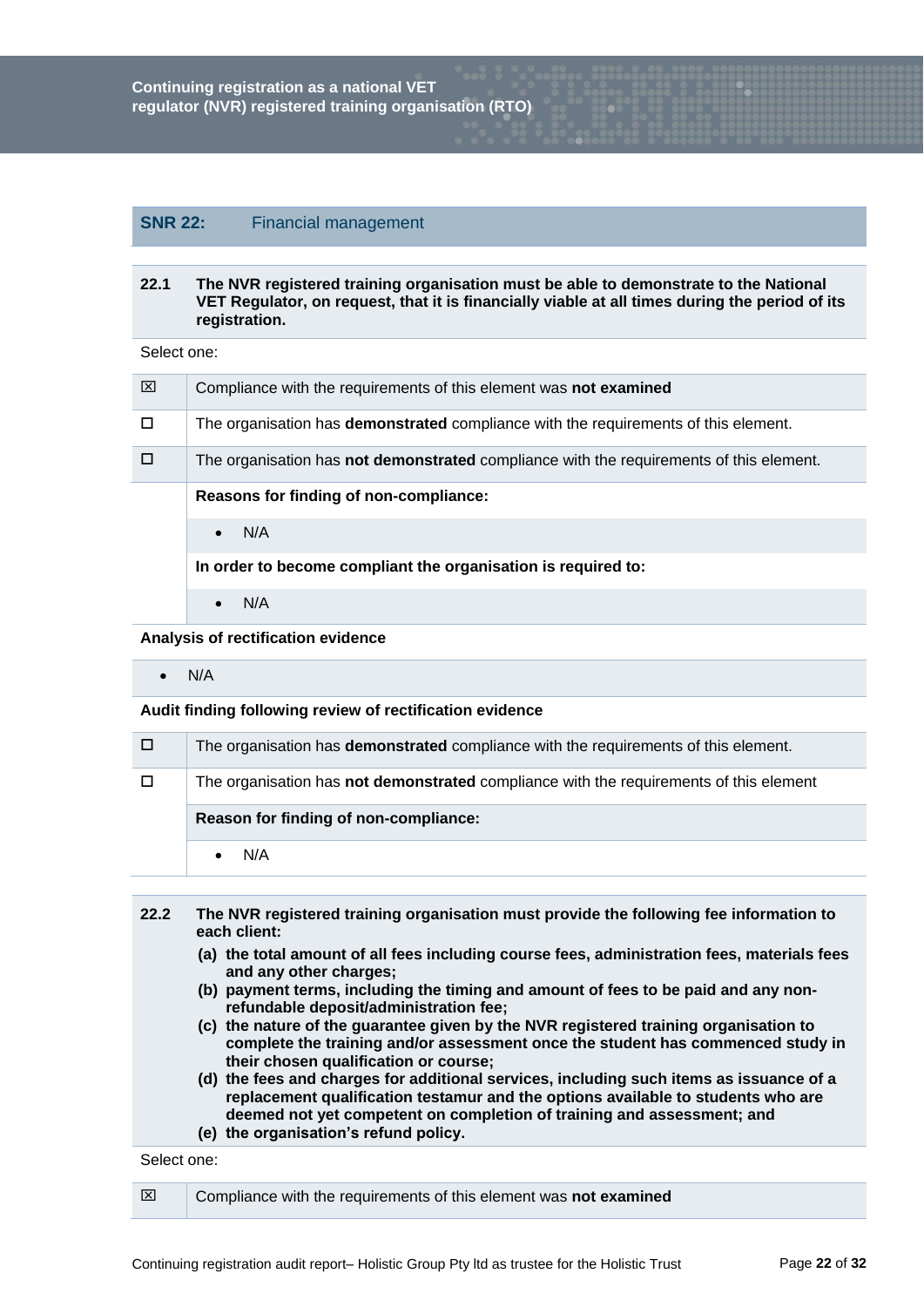| $\Box$ | The organisation has <b>demonstrated</b> compliance with the requirements of this element.     |  |  |  |  |  |  |
|--------|------------------------------------------------------------------------------------------------|--|--|--|--|--|--|
| п      | The organisation has <b>not demonstrated</b> compliance with the requirements of this element. |  |  |  |  |  |  |
|        | Reasons for finding of non-compliance:                                                         |  |  |  |  |  |  |
| N/A    |                                                                                                |  |  |  |  |  |  |
|        | In order to become compliant the organisation is required to:                                  |  |  |  |  |  |  |
|        | N/A                                                                                            |  |  |  |  |  |  |

**Analysis of rectification evidence**

 $\bullet$  N/A

**Audit finding following review of rectification evidence**

| □      | The organisation has <b>demonstrated</b> compliance with the requirements of this element. |  |  |  |  |  |  |
|--------|--------------------------------------------------------------------------------------------|--|--|--|--|--|--|
| $\Box$ | The organisation has not demonstrated compliance with the requirements of this element     |  |  |  |  |  |  |
|        | Reason for finding of non-compliance:                                                      |  |  |  |  |  |  |
|        |                                                                                            |  |  |  |  |  |  |

- **22.3 Where the NVR registered training organisation collects student fees in advance it must ensure it complies with one of the following acceptable options:**
	- **(a) (Option 1) the NVR registered training organisation is administered by a state, territory or Commonwealth government agency**
	- **(b) (Option 2) the NVR registered training organisation holds current membership of an approved Tuition Assurance Scheme [Not available]**
	- **(c) (Option 3) the NVR registered training organisation may accept payment of no more than \$1000 from each individual student prior to the commencement of the course. Following course commencement, the NVR registered training organisation may require payment of additional fees in advance from the student but only such that at any given time, the total amount required to be paid which is attributable to tuition or other services yet to be delivered to the student does not exceed \$1,500**
	- **(d) (Option 4) the NVR registered training organisation holds an unconditional financial guarantee from a bank operating in Australia for no less than the full amount of funds held by the NVR registered training organisation which are prepayments from students (or future students) for tuition to be provided by the NVR registered training organisation to those students**
	- **(e) (Option 5) the NVR registered training organisation has alternative fee protection measures of equal rigour approved by the National VET Regulator. [Option not available]**

Fee protection option/s nominated by organisation:

|             | $\Box$ Not applicable                                                                      | $\Box$ Option 1 | Option 2 | $\Box$ Option 3 | $\Box$ Option 4 | Option 5 |
|-------------|--------------------------------------------------------------------------------------------|-----------------|----------|-----------------|-----------------|----------|
| Select one: |                                                                                            |                 |          |                 |                 |          |
| ⊠           | Compliance with the requirements of this element was not examined                          |                 |          |                 |                 |          |
| □           | The organisation has <b>demonstrated</b> compliance with the requirements of this element. |                 |          |                 |                 |          |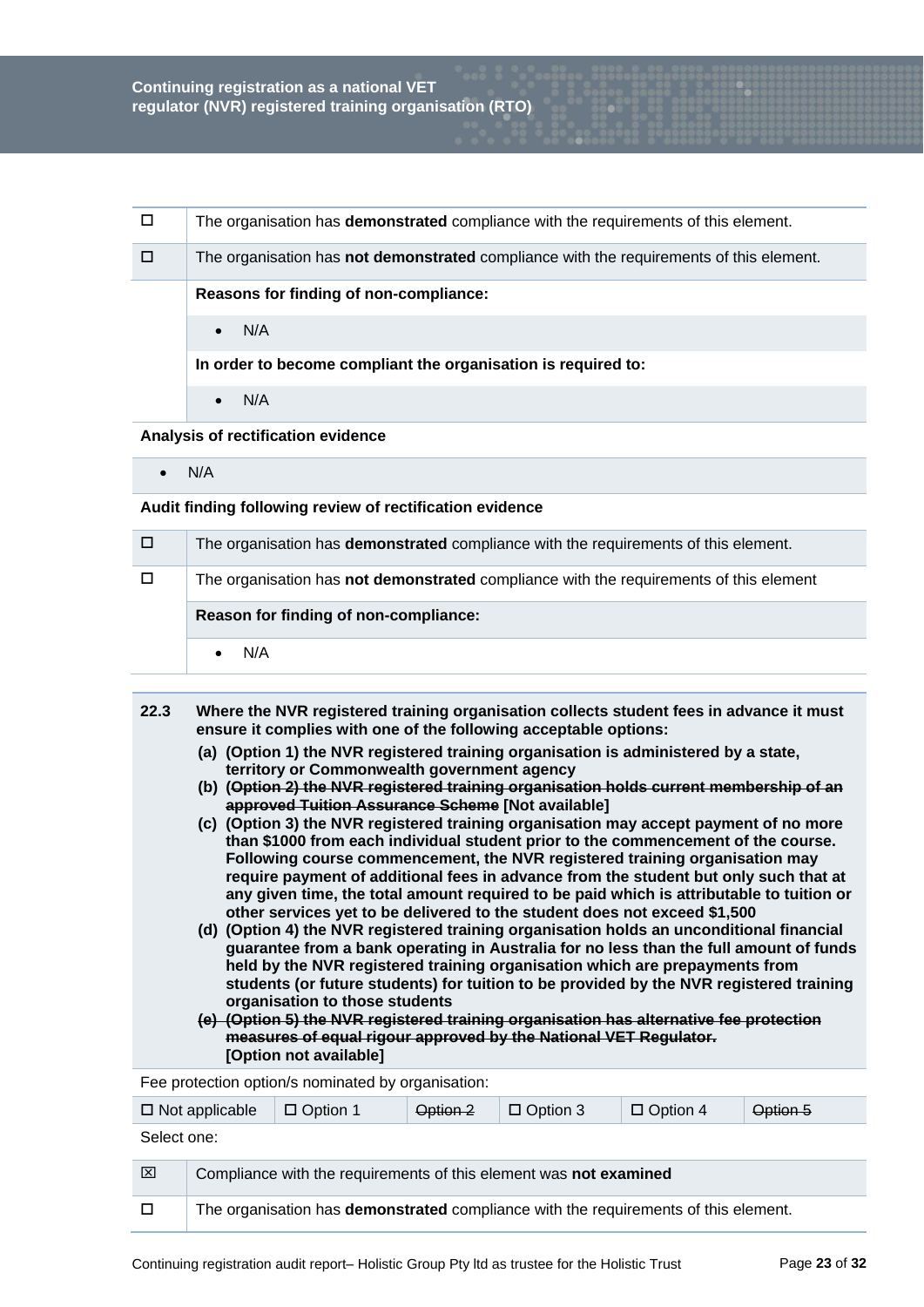| □ | The organisation has not demonstrated compliance with the requirements of this element. |
|---|-----------------------------------------------------------------------------------------|
|   | Reasons for finding of non-compliance:                                                  |
|   | N/A<br>$\bullet$                                                                        |
|   | In order to become compliant the organisation is required to:                           |
|   | N/A<br>$\bullet$                                                                        |
|   | Analysis of rectification evidence                                                      |

 $\bullet$  N/A

| o      | The organisation has <b>demonstrated</b> compliance with the requirements of this element.    |
|--------|-----------------------------------------------------------------------------------------------|
| $\Box$ | The organisation has <b>not demonstrated</b> compliance with the requirements of this element |
|        | Reason for finding of non-compliance:                                                         |
|        | N/A                                                                                           |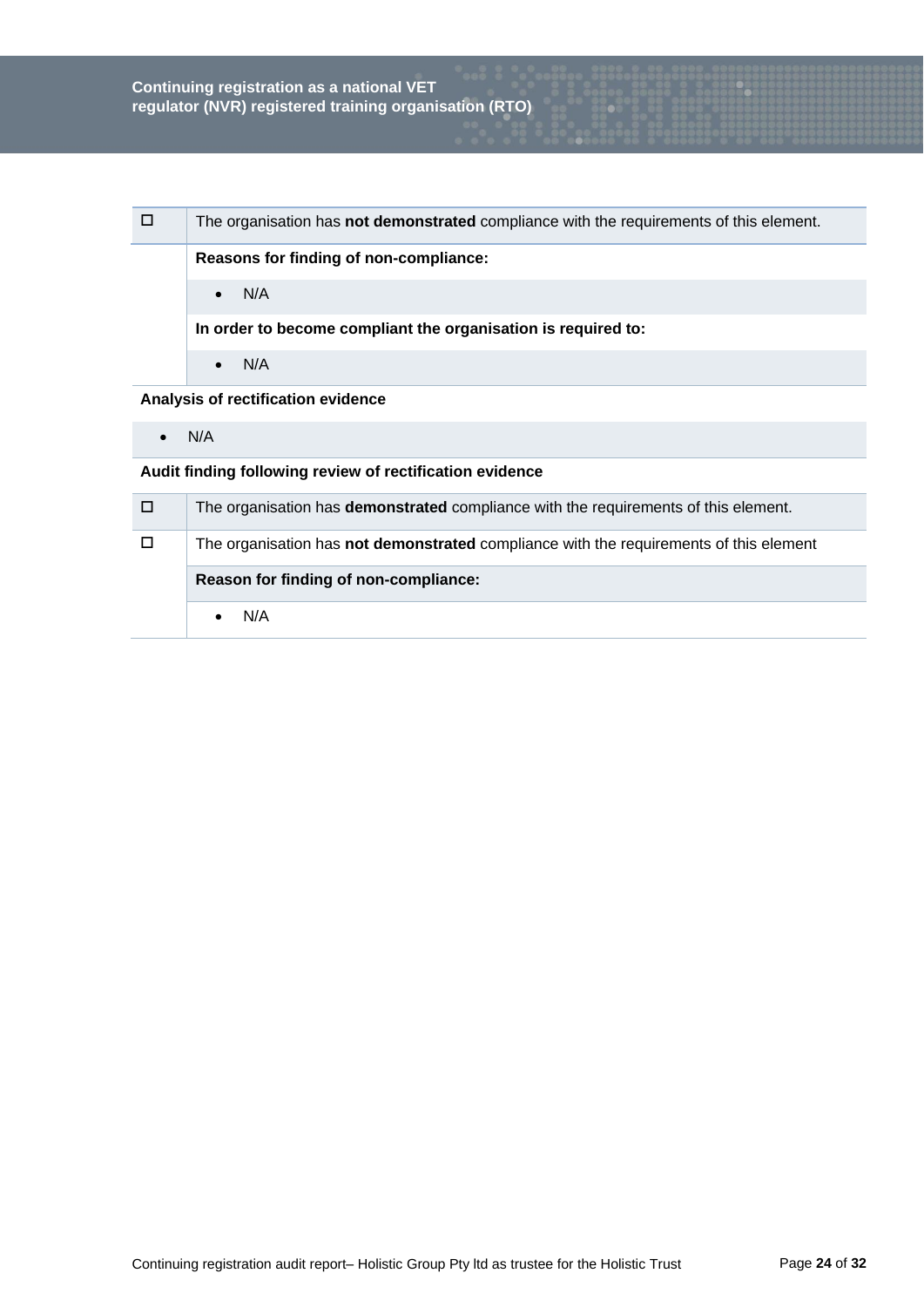# **SNR 23:** Certification, issuing and recognition of qualifications & statements of attainment

- **23.1 The NVR registered training organisation must issue to persons whom it has assessed as competent in accordance with the requirements of the Training Package or VET accredited course, a VET qualification or VET statement of attainment (as appropriate) that:**
	- **(a) meets the Australian Qualifications Framework (AQF) requirements;**
	- **(b) identifies the NVR registered training organisation by its national provider number from the National Register; and**
	- **(c) includes the NRT logo in accordance with its current conditions of use.**

Select one:

|   | Compliance with the requirements of this element was not examined                          |
|---|--------------------------------------------------------------------------------------------|
| ⊠ | The organisation has <b>demonstrated</b> compliance with the requirements of this element. |
| П | The organisation has not demonstrated compliance with the requirements of this element.    |
|   | Reasons for finding of non-compliance:                                                     |
|   | N/A<br>$\bullet$                                                                           |
|   | In order to become compliant the organisation is required to:                              |
|   | N/A                                                                                        |

**Analysis of rectification evidence**

N/A

**Audit finding following review of rectification evidence**

| □      | The organisation has <b>demonstrated</b> compliance with the requirements of this element. |
|--------|--------------------------------------------------------------------------------------------|
| $\Box$ | The organisation has not demonstrated compliance with the requirements of this element     |
|        | Reason for finding of non-compliance:                                                      |
|        | N/A                                                                                        |

#### **23.2 The NVR registered training organisation must recognise the AQF qualifications and statements of attainment issued by any other RTO.**

|   | Reasons for finding of non-compliance:                                                     |
|---|--------------------------------------------------------------------------------------------|
| o | The organisation has not demonstrated compliance with the requirements of this element.    |
| ⊠ | The organisation has <b>demonstrated</b> compliance with the requirements of this element. |
| □ | Compliance with the requirements of this element was not examined                          |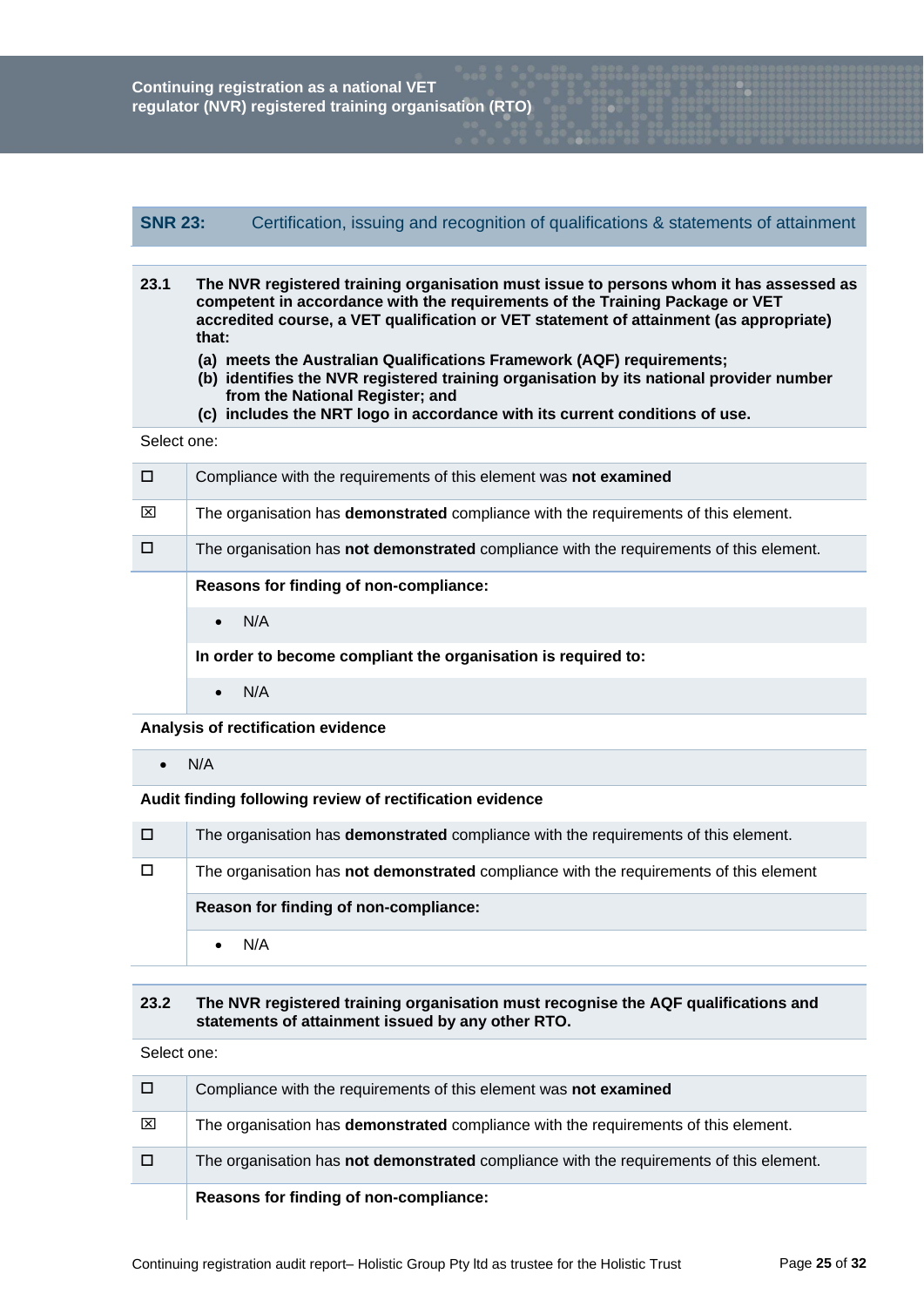$\bullet$  N/A

**In order to become compliant the organisation is required to:**

 $\bullet$  N/A

**Analysis of rectification evidence**

 $\bullet$  N/A

# **Audit finding following review of rectification evidence**

| □      | The organisation has <b>demonstrated</b> compliance with the requirements of this element.    |
|--------|-----------------------------------------------------------------------------------------------|
| $\Box$ | The organisation has <b>not demonstrated</b> compliance with the requirements of this element |
|        | Reason for finding of non-compliance:                                                         |
|        | N/A                                                                                           |

## **23.3 The NVR registered training organisation must retain client records of attainment of units of competency and qualifications for a period of 30 years.**

Select one:

| ⊠ | Compliance with the requirements of this element was not examined                          |
|---|--------------------------------------------------------------------------------------------|
| п | The organisation has <b>demonstrated</b> compliance with the requirements of this element. |
|   | The organisation has not demonstrated compliance with the requirements of this element.    |
|   | Reasons for finding of non-compliance:                                                     |
|   | N/A<br>$\bullet$                                                                           |
|   | In order to become compliant the organisation is required to:                              |
|   | N/A                                                                                        |

## **Analysis of rectification evidence**

please enter the analysis of rectification evidence here or enter N/A

| □      | The organisation has demonstrated compliance with the requirements of this element.           |
|--------|-----------------------------------------------------------------------------------------------|
| $\Box$ | The organisation has <b>not demonstrated</b> compliance with the requirements of this element |
|        | Reason for finding of non-compliance:                                                         |
|        |                                                                                               |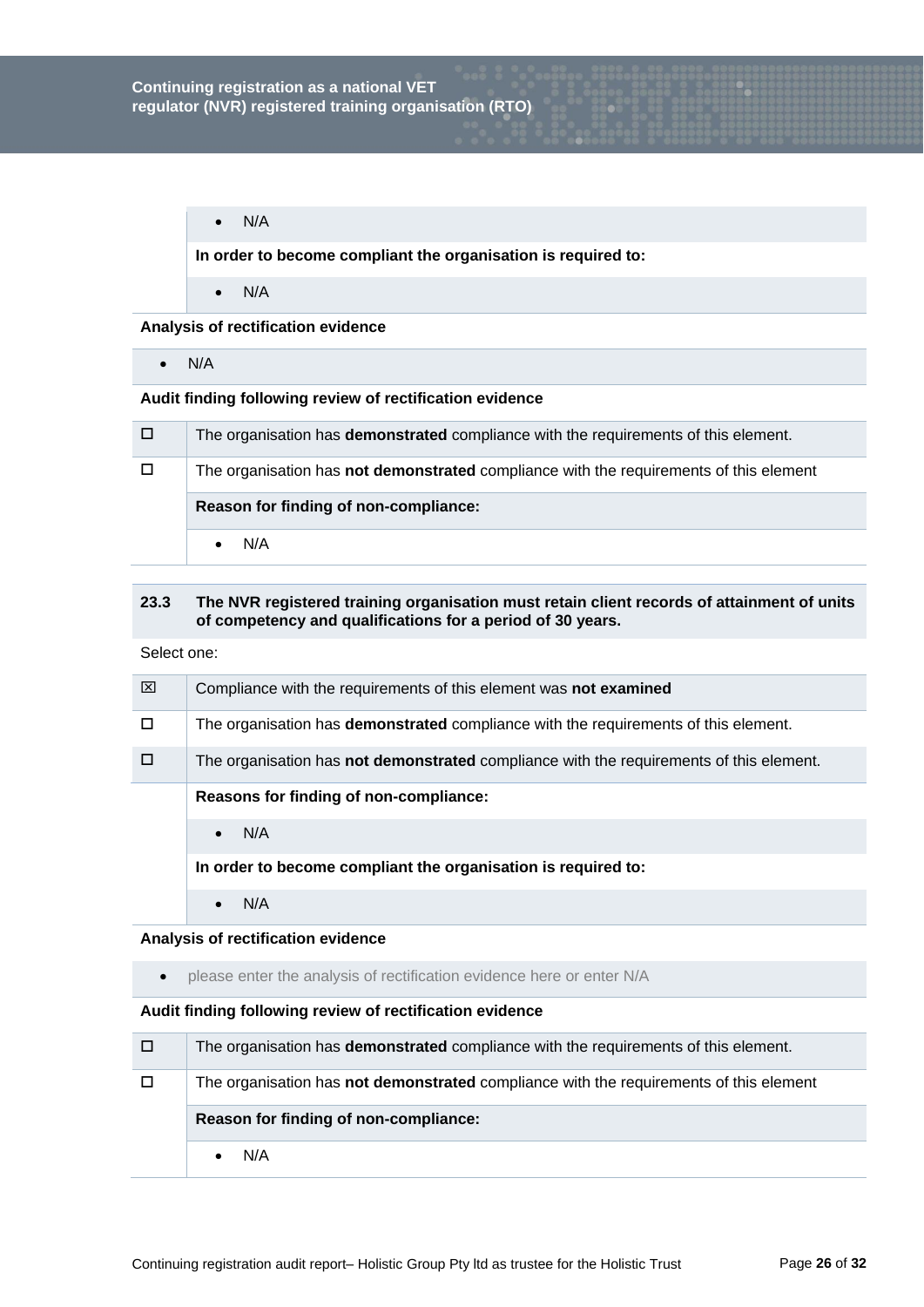#### **23.4 The NVR registered training organisation must provide returns of its client records of attainment of units of competence and qualifications to the National VET Regulator on a regular basis, as determined by the National VET Regulator.**

#### Select one:

| ⊠ | Compliance with the requirements of this element was not examined                              |
|---|------------------------------------------------------------------------------------------------|
|   | The organisation has <b>demonstrated</b> compliance with the requirements of this element.     |
|   | The organisation has <b>not demonstrated</b> compliance with the requirements of this element. |
|   | Reasons for finding of non-compliance:                                                         |
|   | N/A<br>$\bullet$                                                                               |
|   | In order to become compliant the organisation is required to:                                  |
|   | N/A                                                                                            |

**Analysis of rectification evidence**

 $\bullet$  N/A

**Audit finding following review of rectification evidence**

| □ | The organisation has <b>demonstrated</b> compliance with the requirements of this element. |
|---|--------------------------------------------------------------------------------------------|
|   | The organisation has not demonstrated compliance with the requirements of this element     |
|   |                                                                                            |
|   | Reason for finding of non-compliance:                                                      |

#### **23.5 The NVR registered training organisation must meet the requirements for implementation of a national unique student identifier.**

Select one:

| ⊠ | Compliance with the requirements of this element was not examined                              |
|---|------------------------------------------------------------------------------------------------|
| п | The organisation has demonstrated compliance with the requirements of this element.            |
|   | The organisation has <b>not demonstrated</b> compliance with the requirements of this element. |
|   | Reasons for finding of non-compliance:                                                         |
|   | N/A<br>$\bullet$                                                                               |
|   | In order to become compliant the organisation is required to:                                  |
|   | N/A                                                                                            |

**Analysis of rectification evidence**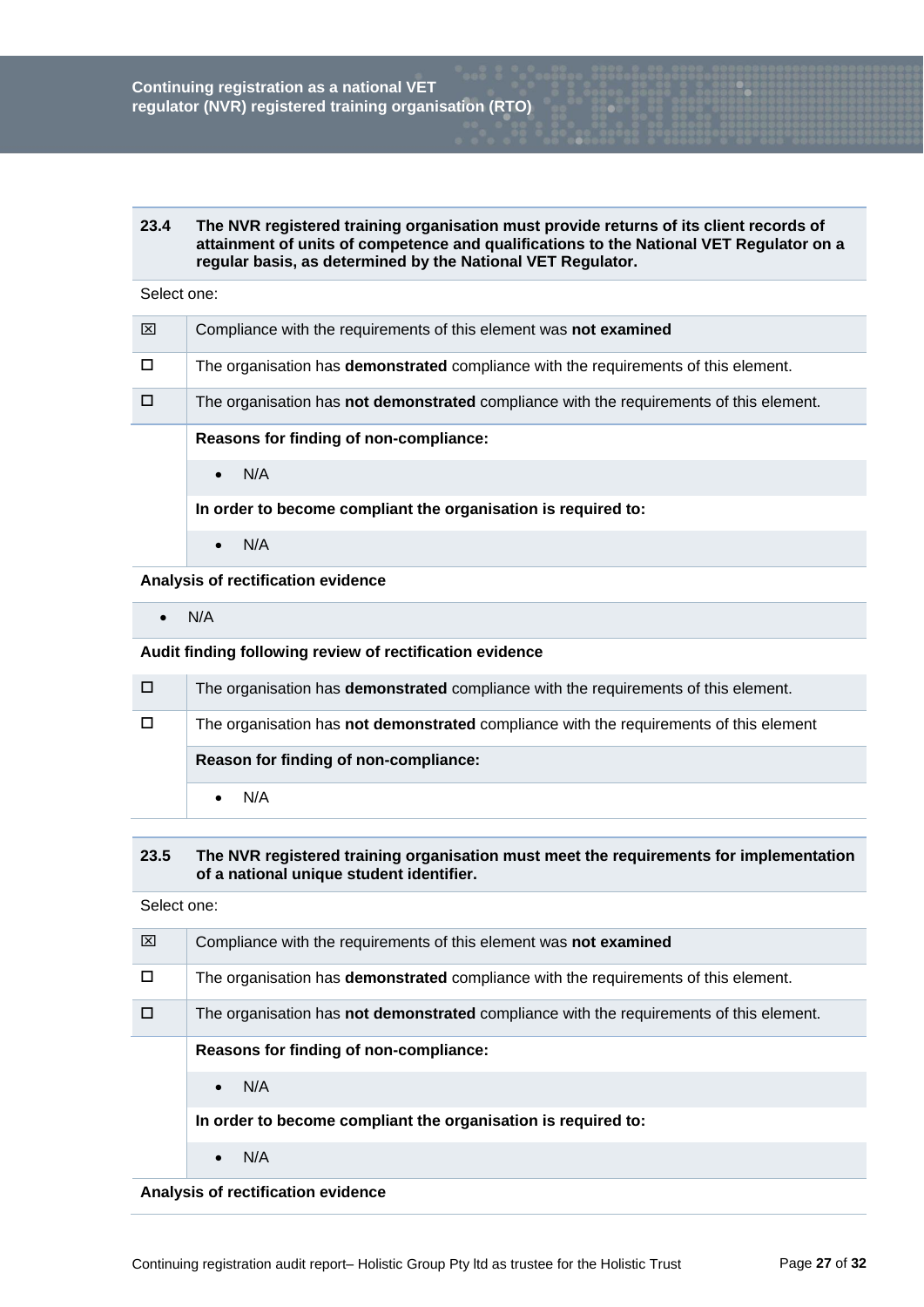# $\bullet$  N/A

| $\Box$ | The organisation has <b>demonstrated</b> compliance with the requirements of this element. |
|--------|--------------------------------------------------------------------------------------------|
| 8 O    | The organisation has not demonstrated compliance with the requirements of this element     |
|        | Reason for finding of non-compliance:                                                      |
|        | N/A                                                                                        |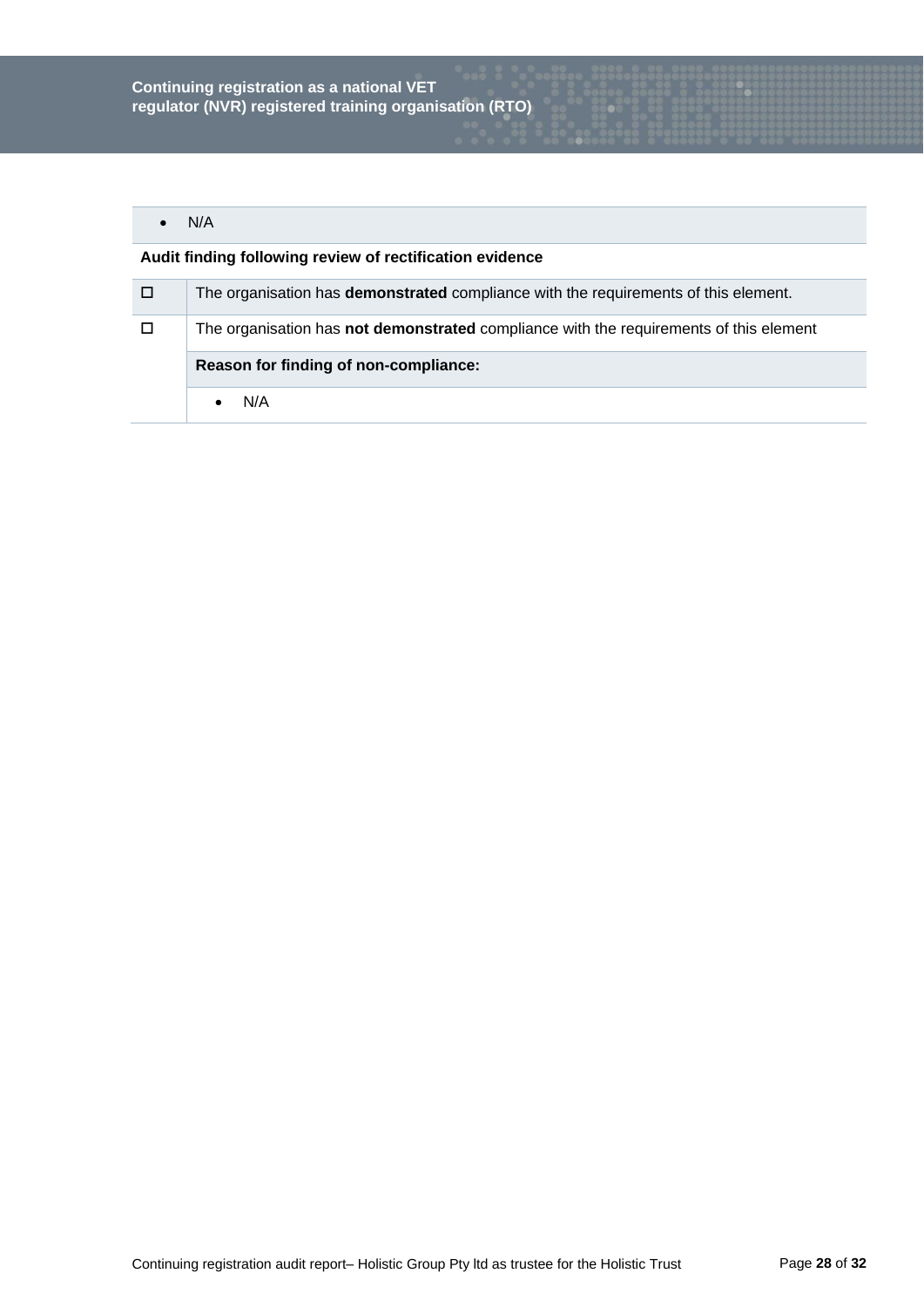# **SNR 24:** Accuracy and integrity of marketing

#### **24.1 The NVR registered training organisation must ensure its marketing and advertising of AQF and VET qualifications to prospective clients is ethical, accurate and consistent with its scope of registration.**

Select one:

| ⊠      | Compliance with the requirements of this element was not examined                              |
|--------|------------------------------------------------------------------------------------------------|
| $\Box$ | The organisation has <b>demonstrated</b> compliance with the requirements of this element.     |
| $\Box$ | The organisation has <b>not demonstrated</b> compliance with the requirements of this element. |
|        | Reasons for finding of non-compliance:                                                         |
|        | N/A<br>$\bullet$                                                                               |
|        | In order to become compliant the organisation is required to:                                  |
|        | N/A<br>$\bullet$                                                                               |

#### **Analysis of rectification evidence**

 $\bullet$  N/A

## **Audit finding following review of rectification evidence**

| $\Box$ | The organisation has <b>demonstrated</b> compliance with the requirements of this element. |
|--------|--------------------------------------------------------------------------------------------|
| $\Box$ | The organisation has not demonstrated compliance with the requirements of this element     |
|        |                                                                                            |
|        | Reason for finding of non-compliance:                                                      |

## **24.2 The NVR registered training organisation must use the NRT logo only in accordance with its conditions of use.**

| П | Compliance with the requirements of this element was not examined                              |
|---|------------------------------------------------------------------------------------------------|
|   | The organisation has <b>demonstrated</b> compliance with the requirements of this element.     |
|   | The organisation has <b>not demonstrated</b> compliance with the requirements of this element. |
|   | Reasons for finding of non-compliance:                                                         |
|   | N/A<br>$\bullet$                                                                               |
|   | In order to become compliant the organisation is required to:                                  |
|   | N/A                                                                                            |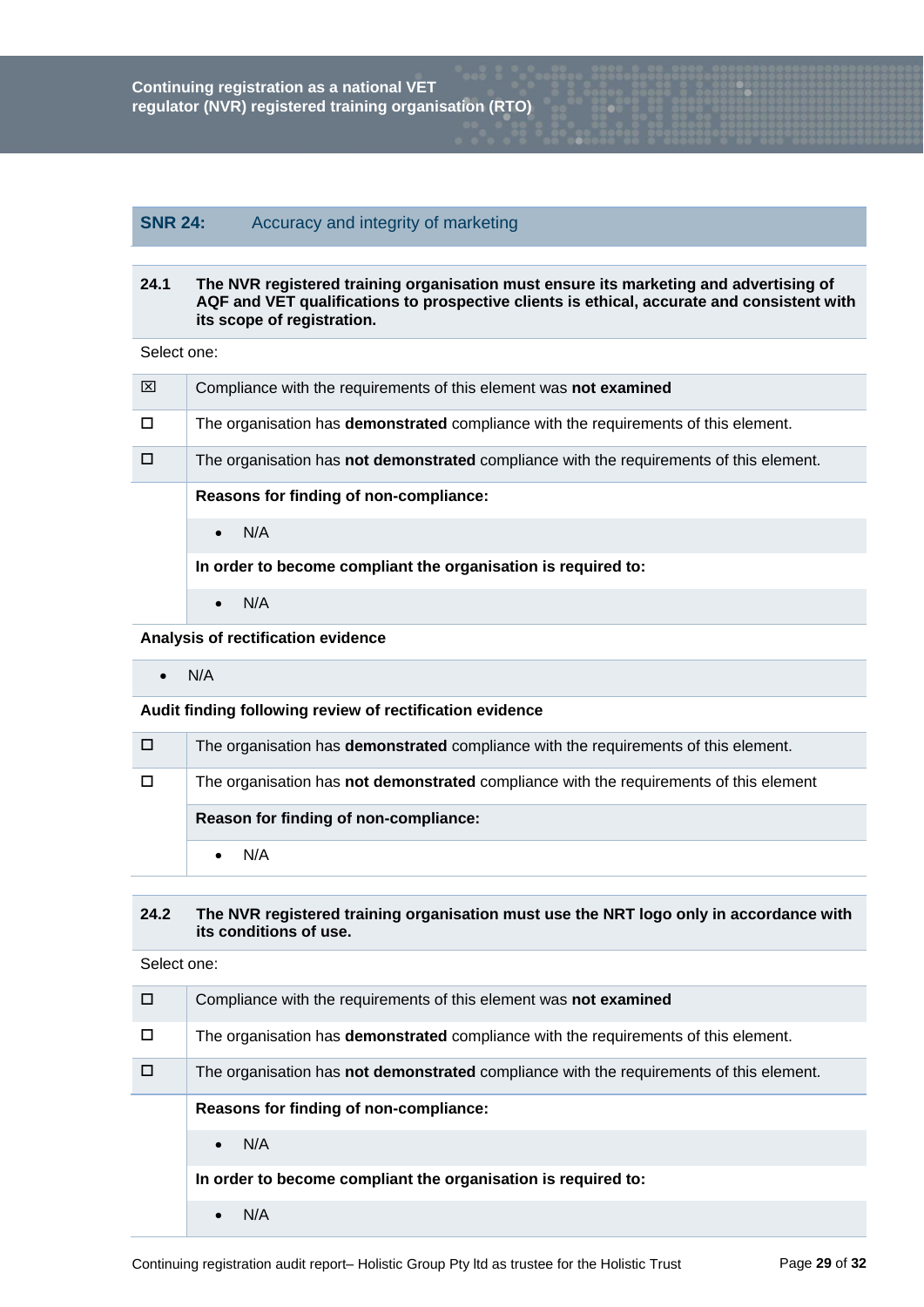# **Analysis of rectification evidence**

 $\bullet$  N/A

| / D/   | The organisation has <b>demonstrated</b> compliance with the requirements of this element. |
|--------|--------------------------------------------------------------------------------------------|
| $\Box$ | The organisation has not demonstrated compliance with the requirements of this element     |
|        | Reason for finding of non-compliance:                                                      |
|        | N/A                                                                                        |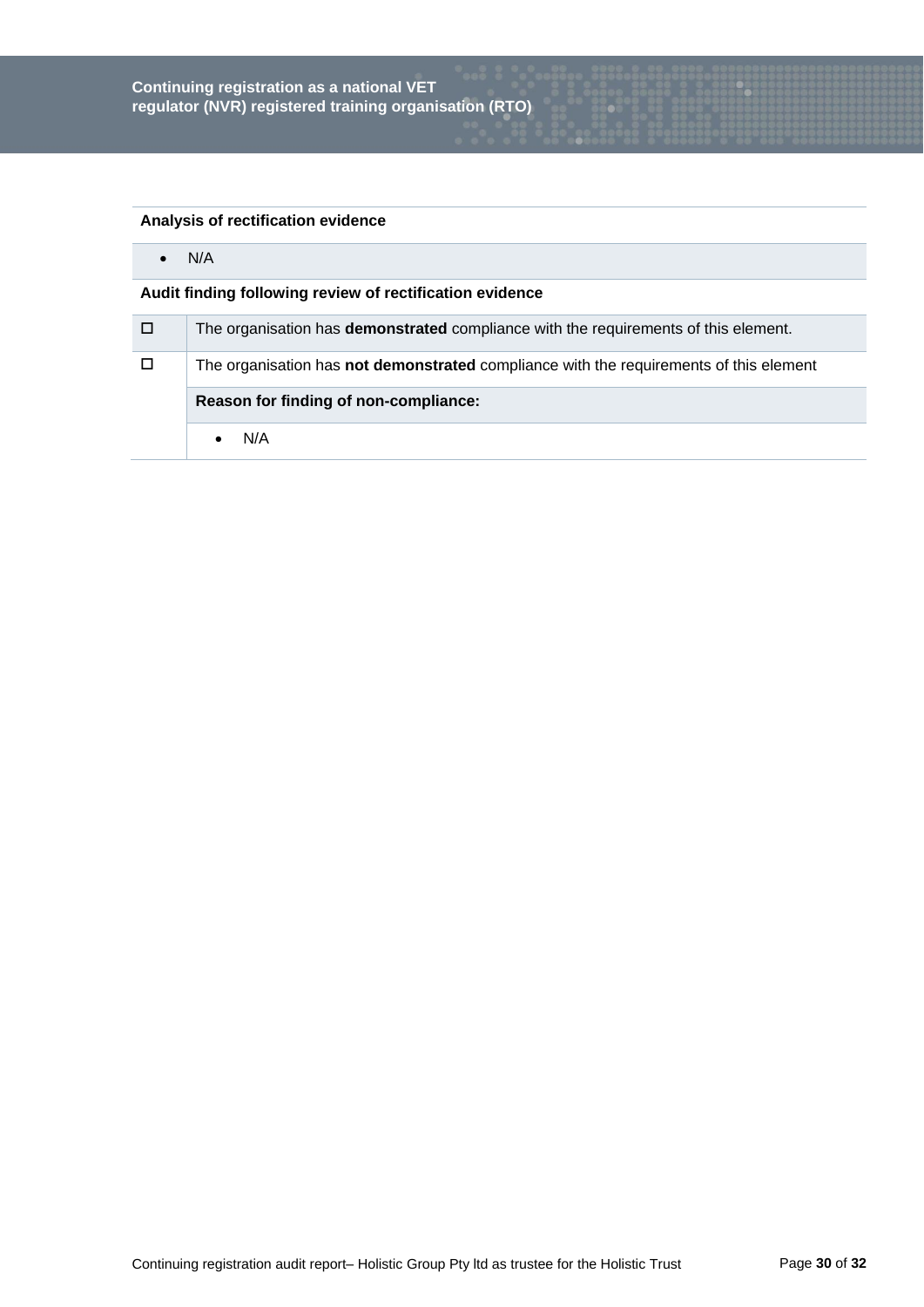# **SNR 25:** Transition to Training Packages/expiry of VET accredited courses

#### **25.1 The NVR registered training organisation must manage the transition from superseded Training Packages within 12 months of their publication on the National Register so that it delivers only currently endorsed Training Packages.**

Select one:

| ⊠ | Compliance with the requirements of this element was not examined                              |
|---|------------------------------------------------------------------------------------------------|
| П | The organisation has <b>demonstrated</b> compliance with the requirements of this element.     |
|   | The organisation has <b>not demonstrated</b> compliance with the requirements of this element. |
|   | Reasons for finding of non-compliance:                                                         |
|   | N/A<br>$\bullet$                                                                               |
|   | In order to become compliant the organisation is required to:                                  |
|   | N/A<br>$\bullet$                                                                               |

## **Analysis of rectification evidence**

 $\bullet$  N/A

#### **Audit finding following review of rectification evidence**

| $\Box$ | The organisation has <b>demonstrated</b> compliance with the requirements of this element. |
|--------|--------------------------------------------------------------------------------------------|
| $\Box$ | The organisation has not demonstrated compliance with the requirements of this element     |
|        |                                                                                            |
|        | Reason for finding of non-compliance:                                                      |

## **25.2 The NVR registered training organisation must manage the transition from superseded VET accredited courses so that it delivers only currently endorsed Training Packages or currently VET accredited courses.**

| ⊠ | Compliance with the requirements of this element was not examined                              |
|---|------------------------------------------------------------------------------------------------|
|   | The organisation has <b>demonstrated</b> compliance with the requirements of this element.     |
|   | The organisation has <b>not demonstrated</b> compliance with the requirements of this element. |
|   | Reasons for finding of non-compliance:                                                         |
|   | N/A<br>$\bullet$                                                                               |
|   |                                                                                                |